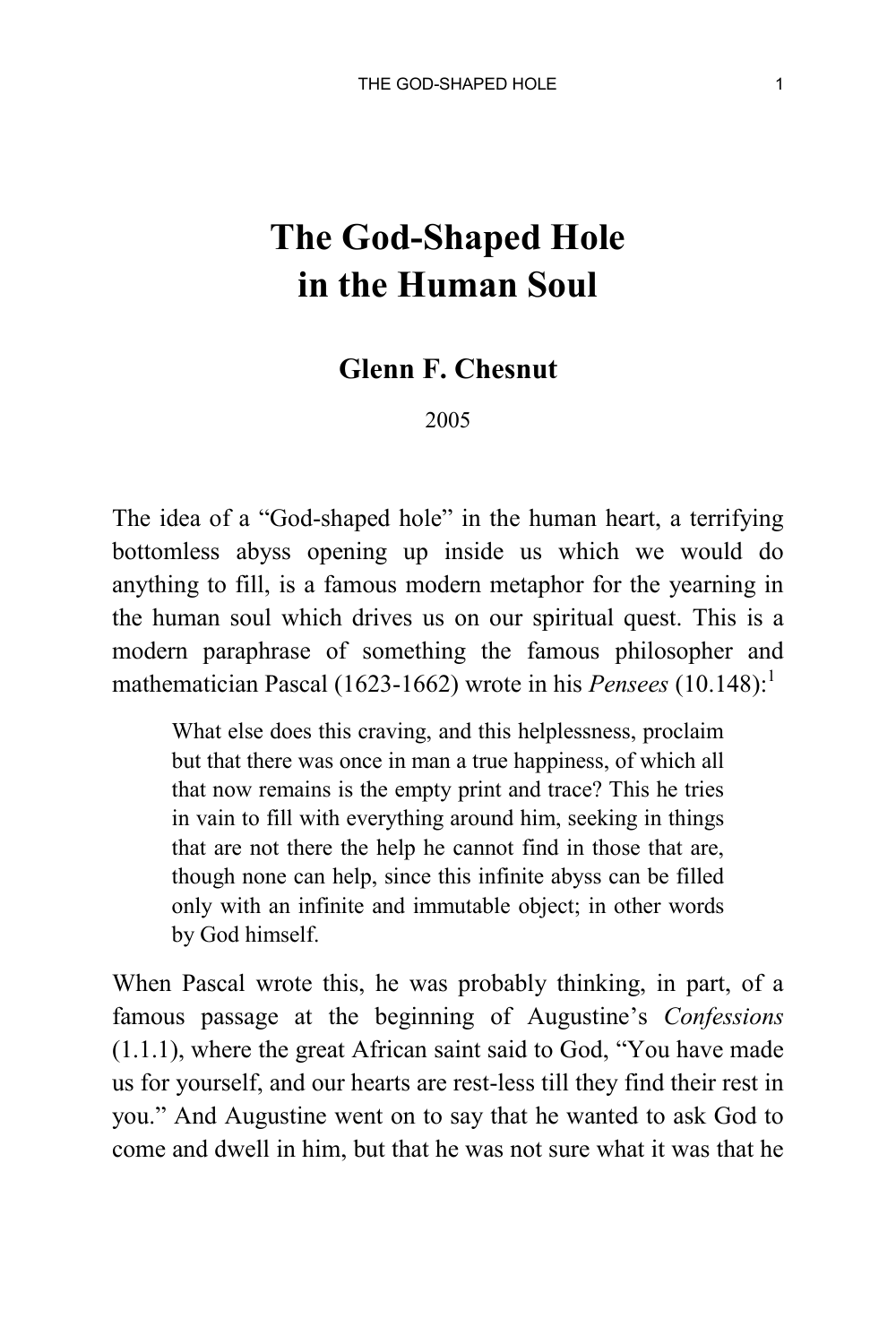was actually asking for when he prayed to God in that fashion  $(1.2.2):<sup>2</sup>$ 

What place is there in me to which my God can come, what place that can receive the God who made heaven and earth? Does this mean, O Lord my God, that there is in me something fit to contain you? ... Or, since nothing that exists could exist without you, does this mean that whatever exists does, in this sense, contain you? If this is so, since I too exist, why do I ask you to come into me? For I should not be there at all unless, in this way, you were already present within me.

Augustine raises an interesting question. Since God is everywhere at all times and all places, what could it mean to ask him to come into my heart and still my tormenting, restless discontent, since in some way God must already be there? I could not exist at all unless God's power was already there holding me in existence.

For when we speak of God as the Creator (the ground of being), we do not mean to refer only to that event at the beginning of time when God first brought this universe into existence. Modern physicists call that event "the Big Bang," when space and time, and all the energy and matter in the universe came into existence all at once, out of that mysterious reality which was there before, but which our mathematical equations cannot describe.<sup>3</sup> But God, this mysterious reality which is the eternal ground of all existence, was there for infinite times before the Big Bang, and continues to be there after the Big Bang, as that upon which the existence of everything else depends, such that if God were not there underneath at all times, the universe and everything in it would instantly blink out of existence on the spot.

I am held in existence by God, in a universe where God's power and glory are everywhere, both inside me and outside me, so that God is always already here.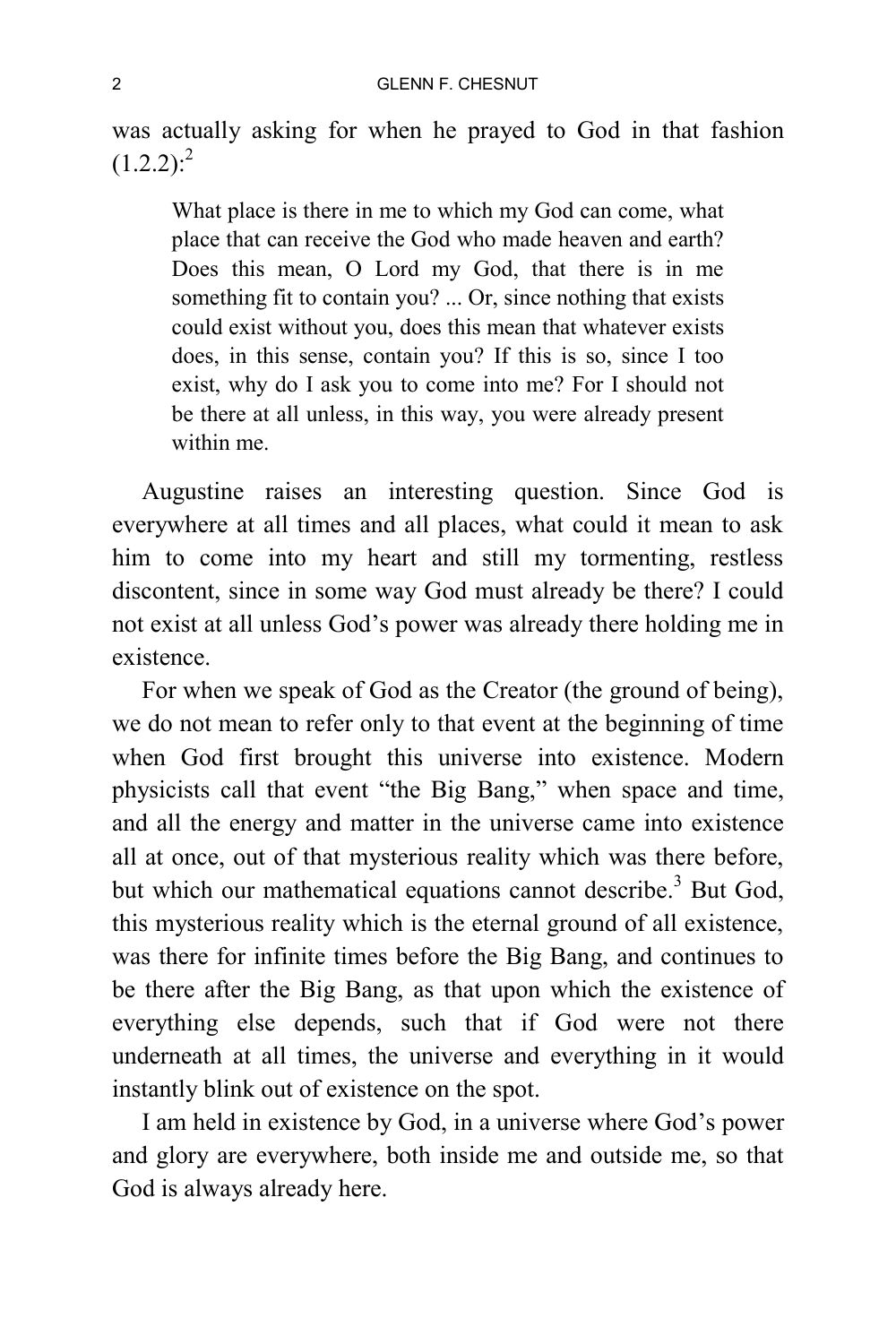And yet Augustine knows that the prayer which he is praying is the right one. He knows that what he longs for more than anything else is (1.5.5) "the gift of your coming into my heart and filling it to the brim, so that I may forget all the wrong that I have done and embrace you alone, my only source of good." So he prays (1.5.6):

The house of my soul is too small for you to come in to me; let it be enlarged by you. It is in ruins, but I ask you to remake it. It contains much that you will not be pleased to see; this I confess to you and do not hide it.

I do not quarrel with you about your judgments, for you are Truth Itself; and I have not wished to be dishonest with myself, or it would be my wrongdoing lying to itself.

And in that last sentence, we see the partial answer to his question, in a theme which recurs over and over in the *Confessions*. We encounter God above all as Truth Itself, as that moment of insight in which God's grace opens our eyes to some important truth about ourselves and God and the world, which enables our souls to be healed and our lives remade in finer and better form  $^4$ 

So what I am actually praying for, is for God in his grace to open my eyes so that I can become aware of his presence. Developing a real God-consciousness in my heart and mind is the way that I will find rest and peace. In fact God was already here with me and always was with me — but I was not consciously aware of it. The way my restless heart finds rest and peace from its troubles and torments is to become aware of the great central Truth which is the most important truth of all: God's light and grace and eternal holy presence is here with me. He is right here within my heart, where my knowledge of his presence will give me all the strength I need to deal with anything. And he is also everywhere outside me, where I can see his eternal glory shining all around me,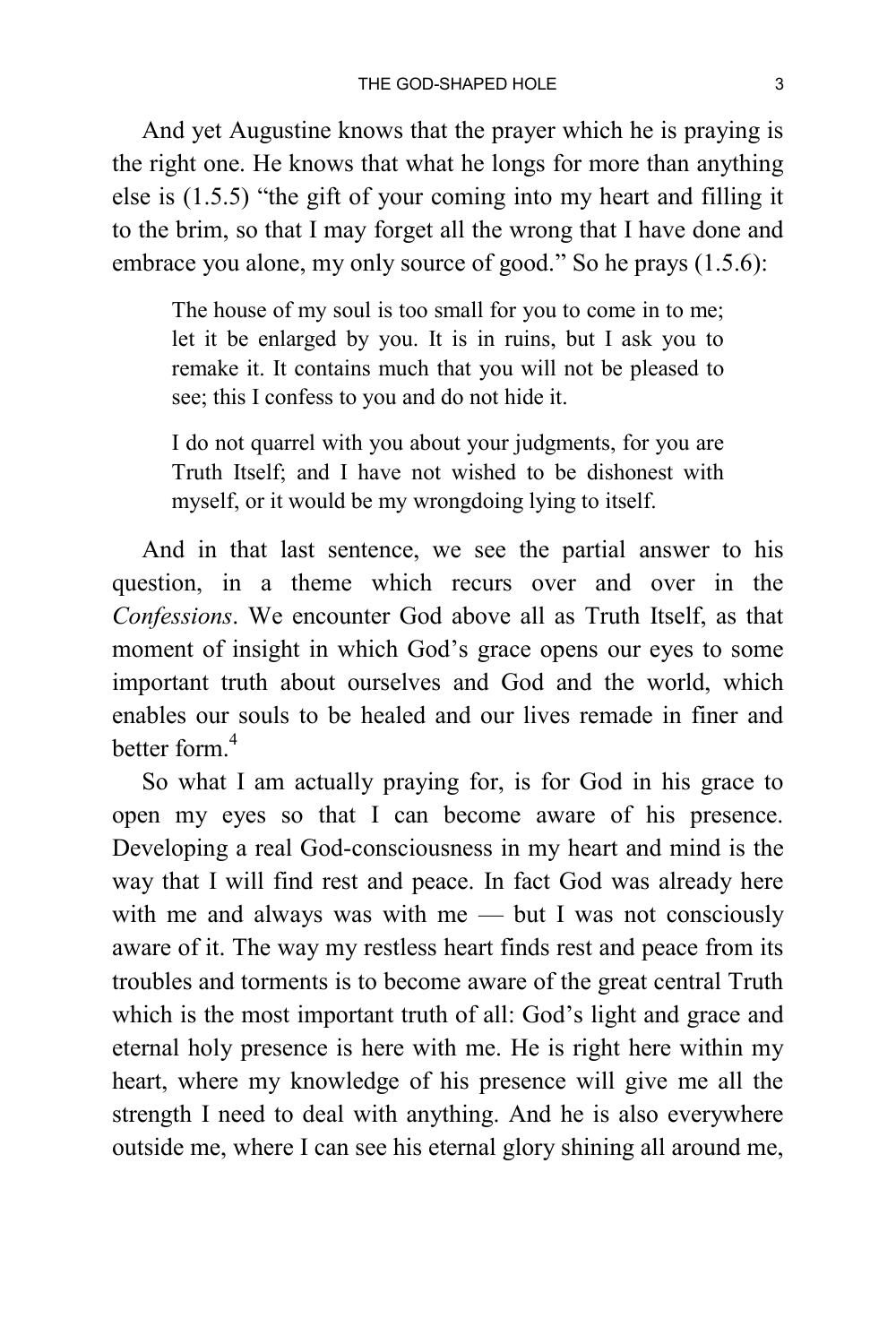which means that I can let go and let him take care of me and everything else that is driving me to desperation.

Pascal made an interesting comment about this longing for God in the passage which we quoted above: "What else does this craving, and this helplessness, proclaim but that there was once in man a true happiness, of which all that now remains is the empty print and trace?" This seems an odd sort of thing to say, for most modern people. What is going on here? We are probably seeing an echo of an important spiritual tradition which went back even earlier than Augustine. It was presented in one of its classic formulations in the form of a "Platonic myth" created by the great third-century Christian theologian Origen.<sup>5</sup> This author was an Egyptian; his name means Horus Born, that is, child of the hawkheaded Egyptian god Horus. A Platonic myth means a symbolic and metaphorical tale like the ones which Plato loved to tell in order to make important points, like the Myth of Er and the Parable of the Cave in his *Republic*. These were stories which you certainly could not take literally. But if you thought carefully about what these tales was saying, you could get a grasp of something of upmost importance about the nature of life and the world.<sup>6</sup>

In Origen's myth, at the beginning of all things, long before the creation of this present physical universe, God created a number of spirits. They spent their lives in the heavenly realm, with their eyes turned continually toward the vision of the glory of the sacred divine presence, so that they dwelt continually in the sunlight of the spirit.

But then some of these spirits began to rebel and turn away from the Vision of God,<sup>7</sup> and finally there was war in heaven. When the battle was over, those spirits who had sinned the most were turned by God into demons and cast down into hell, where the fallen angel Lucifer ruled over them. Those spirits who had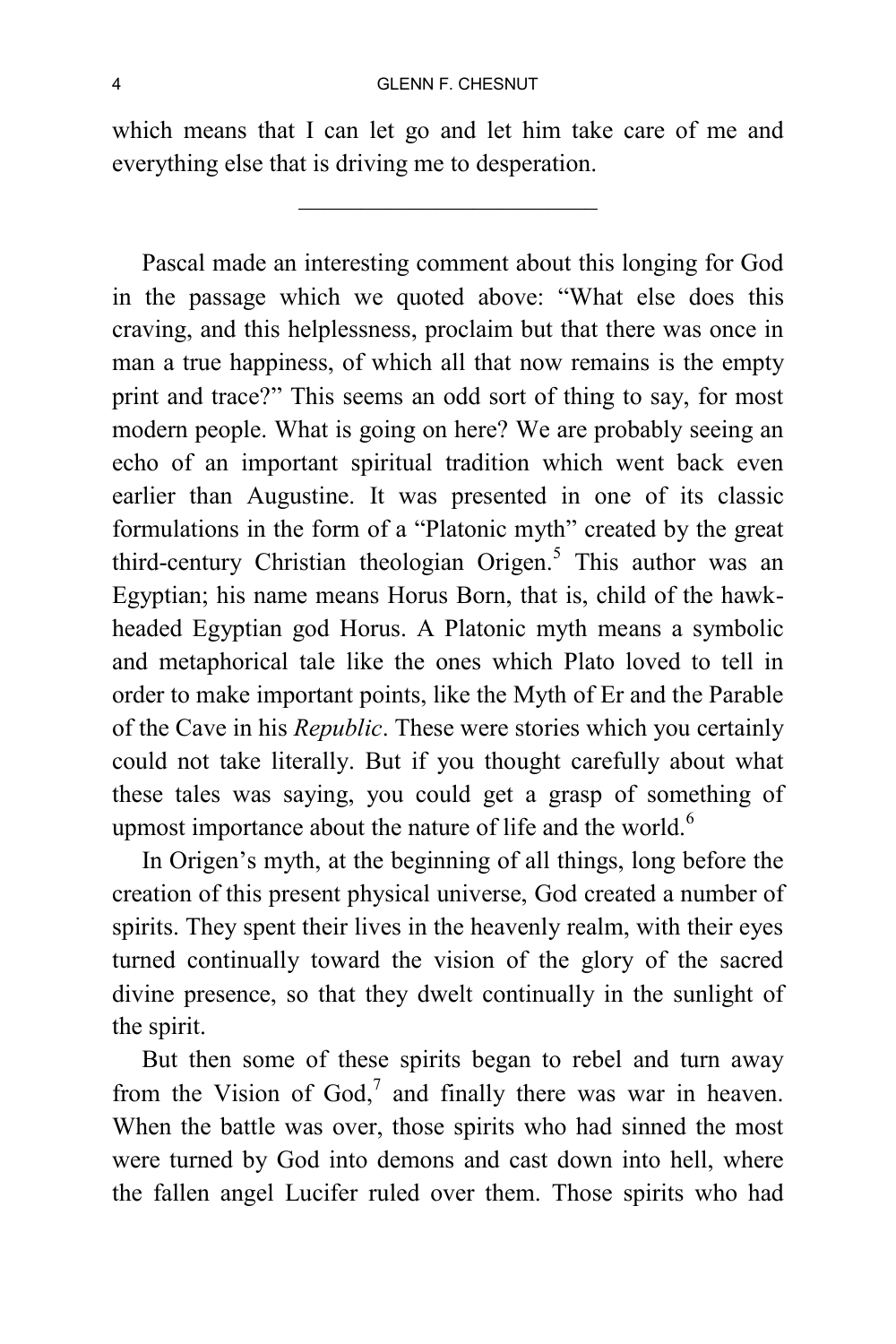sided with God for the most part, although not perfectly, were allowed to become angels, and were allowed to continue to dwell in the heavenly realms.

Origen said that for those spirits who had sinned too much to become angels, but had not sinned enough to become demons, God created the present physical universe as a kind of reform school, and sent their spirits down to the planet Earth to live, where hopefully they would learn how to reform their ways. That is what we human beings are — immortal spirits imprisoned within material corruptible bodies — spirits who were not malicious and evil enough to have become genuine devils in their previous existence, but who fell far short of acting like angels.

We cannot usually truly remember much about our previous heavenly existence, during the period before we were born into our present material bodies here on earth. But like a dream which we can halfway recall the next day, as Pascal put it, "what else does this craving, and this helplessness, proclaim but that there was once in human beings a true happiness, of which all that now remains is the empty print and trace?" Somehow we halfway remember that our lives should not be racked with such resentment and fear, and that somehow or other we have lost something which we used to have, or ought to have. And that which we have lost is of course the Vision of God which we once enjoyed before the great war in heaven arose and we turned away from that awareness of God's presence, and shut our eyes to the sunlight of the spirit.

In Origen's myth, there was only one totally unfallen spirit, only one of God's beloved children, who did not turn away from him in the slightest, and kept his eyes locked continually upon the Vision of God. This spirit lived continually with a perfect Godconsciousness, always retaining an awareness of the divine presence. Since Origen was a Christian, he said that this one unfallen spirit was the human soul of Jesus Christ. Christ was appointed by God to serve as the God-bearer, and sent down to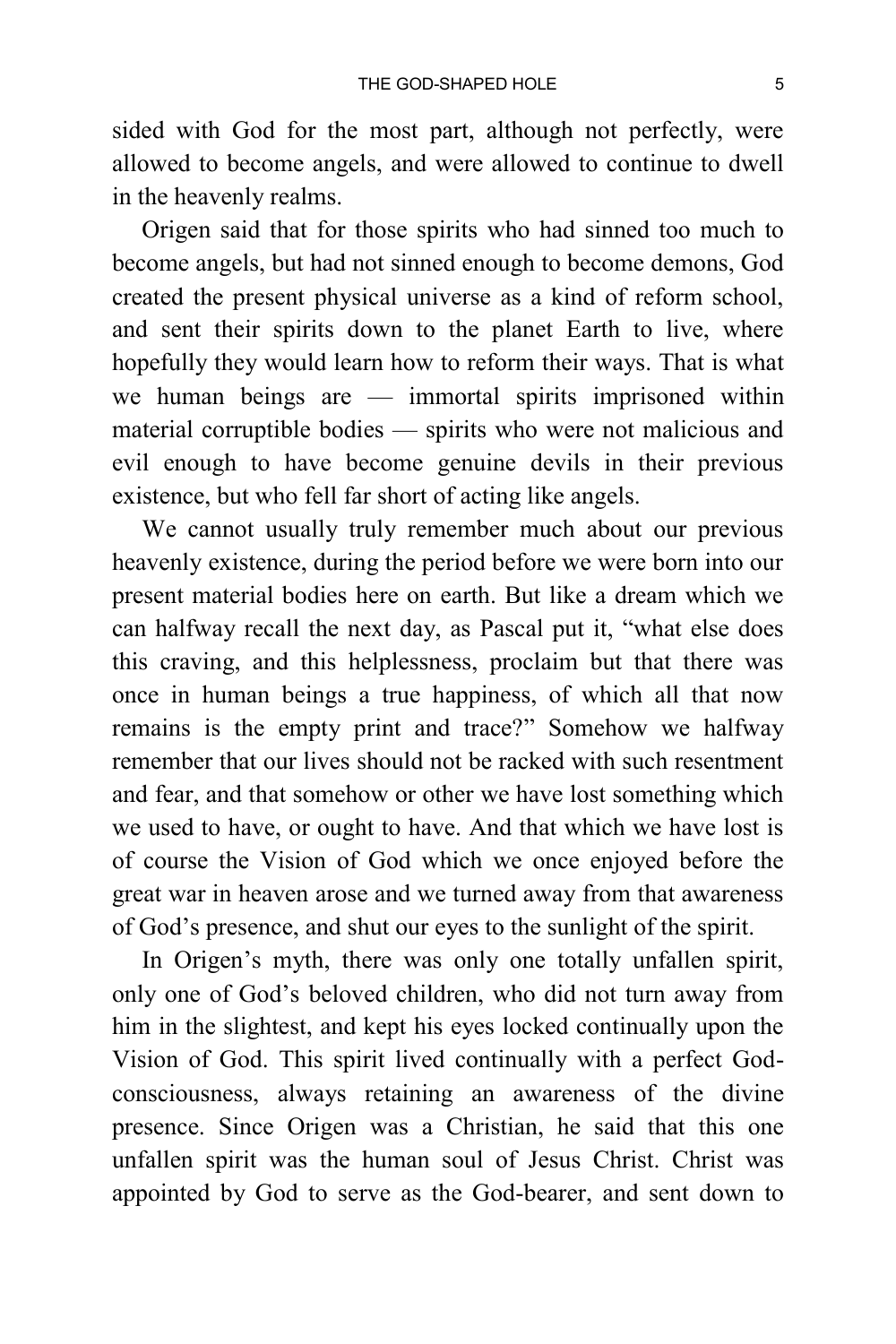Earth, where he was clothed in a physical body just like the poor human beings living down there in prison, to show those human beings the way back to the Vision of God which would save them and allow them to return at death to that heavenly home from which they had been exiled.

Origen was one of the most influential teachers of early Christianity, as influential in Eastern Orthodox Christianity as Augustine was in western Roman Catholic and later Protestant Christianity, but he was not always the most orthodox of theologians! One can see a number of Egyptian-style gnostic elements intermixed in his thoughts.<sup>8</sup>

The gnostics believed in a doctrine of the transmigration of souls, an idea which they had borrowed from Greek philosophy, from the Platonists and Pythagoreans.<sup>9</sup> Origen likewise believed in a sort of transmigration of souls, where our spirits would go at death to the realm most appropriate to the amount of spiritual growth (or the reverse) which we had accomplished. We could end up in our next life down in hell with the demons, or up in heaven with the angels, or back here on earth again for another try at reforming us.

But since the power of God's love, Origen believed, was so great that nothing eventually could withstand its healing power, by the end of time, all of God's creatures would eventually be saved in what he called the consummation of all things (the *apokatastasis pantôn*, see Acts 3:21), when even Lucifer himself would once more be restored to his original role. For Lucifer means Light Bearer, and he had once been second only to Jesus Christ himself in the heavenly realm. At the end of time, even he, the chief of the demons, would once more wear a snowy robe, and be the loving bearer of enlightenment instead of the hate-filled Prince of Darkness.

In the modern world, Dostoyevski refers to this part of the story — the ultimate salvation of Satan at the consummation of all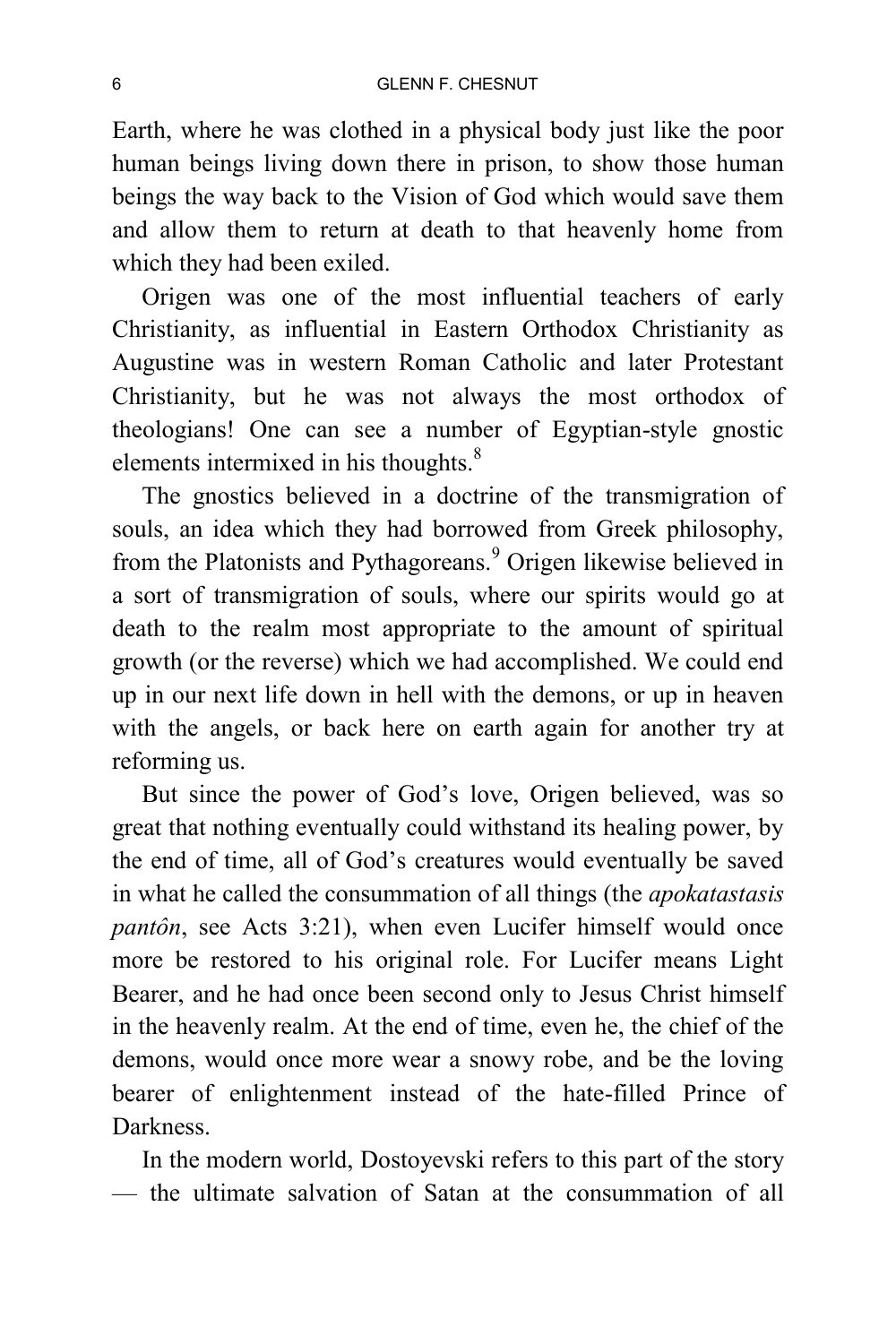things — in *The Brothers Karamazov*, for the Russian novelist took that part of the Origenist myth quite seriously. No one — not even the Prince of Darkness — will be condemned to hell forever, and at the end of time, God will be all in all, and the Kingdom of Peace and Love will once more be home to all of God's beloved children. No one will be left out, and God will wipe away every tear.

 $\mathcal{L}_\text{max}$  , where  $\mathcal{L}_\text{max}$  , we have the set of  $\mathcal{L}_\text{max}$ 

So the modern metaphor of the God-shaped hole in the middle of the human soul had a long prehistory, which went back to some of the most formative thinkers of the ancient world. How can we "demythologize" or "deconstruct" this ancient tale, and put it in modern language?

Augustine helps point us in the right direction. Where is the preexistent world of the Platonic myths, the world where our souls lived before they were incarnated in our present mode of life? In the memory banks of our brains, Augustine said, particularly in those parts of the mind where the most deeply buried memories are stored, which we call the subconscious. That is what the mythical language was actually symbolizing, he believed, when it spoke of a lost transcendent world of mystery and awareness of the primordial truths.

We have to go back into the land of memory to find the truth. In the Big Book of Alcoholics Anonymous, Bill Wilson (the cofounder of the A.A. movement) tells the story of how he was destroying his life with drinking, when one day at the end of 1934, a friend from his youth named Ebby visited him in his kitchen. Ebby was now stone cold sober, and Bill was amazed. Bill at first tried to counter what Ebby was telling him about the spiritual awakening which had freed him from alcohol, by reciting all his own most skeptical and cynical antireligious arguments. But in spite of himself, Bill was plunged into a trip back into long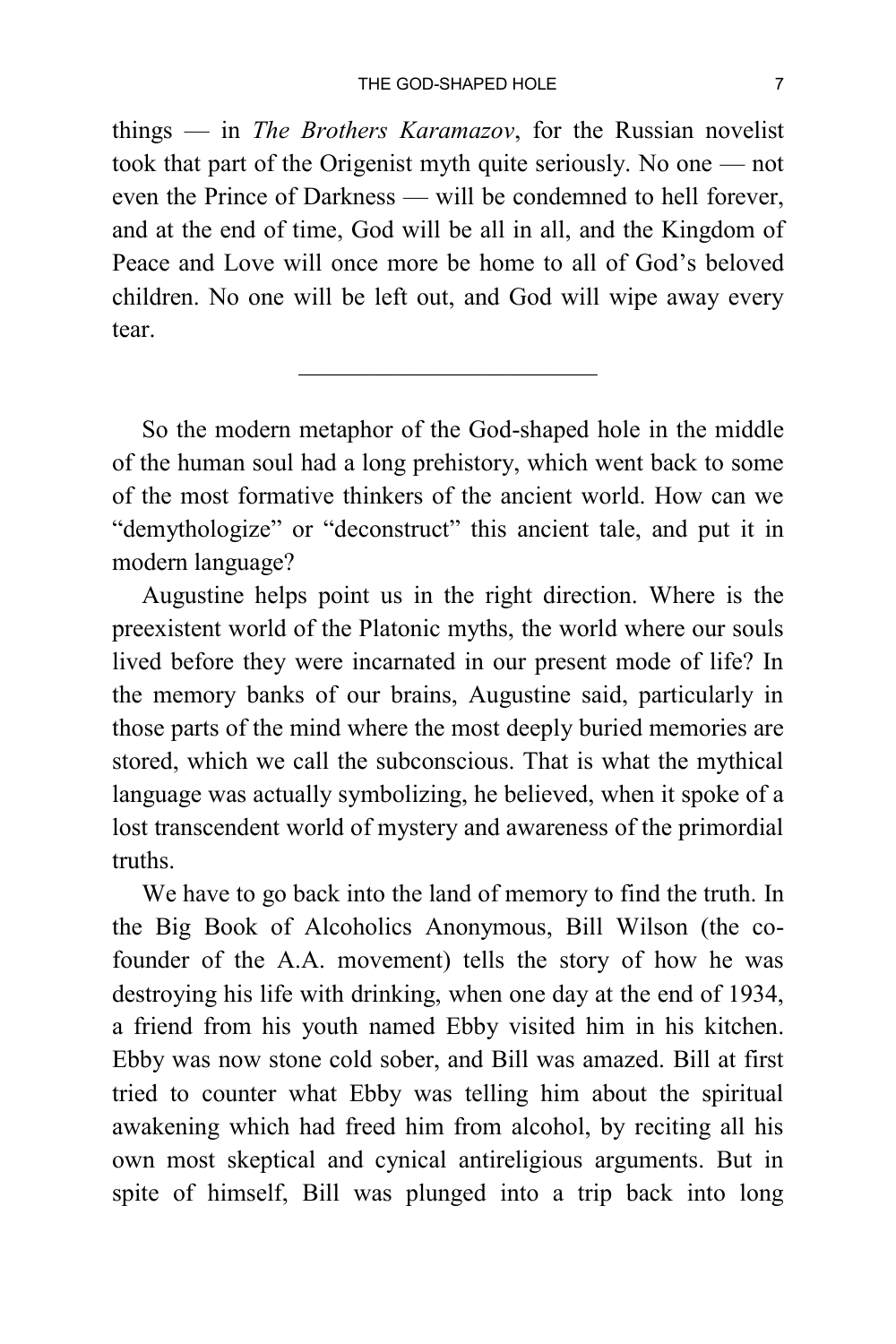forgotten memories of encounters he had had with the spiritual dimension of reality, both as a child and as a young man, which he had regarded as unimportant and irrelevant at the time (Big Book pp. 10 and 12-13). And above all he remembered his awareness of the sacred and of the divine presence which he had felt when he entered Winchester Cathedral as a young military officer during the First World War. That turned out to be the key buried memory. To make sure that his readers realized how important it was, Bill Wilson introduced that motif on the very first page of the Big Book, at the very beginning of the story.

But that was linked to additional memories, where Bill also remembered "the sound of the preacher's voice" as he sat as a child on a hillside at a great distance from the little New England Protestant church where he lived. This trip into the past was a journey back into feelings, not words and theories, because he could not make out the actual words themselves which the preacher was speaking, nor was he thinking about the preacher's theological theories and the doctrines he was expounding. What the little boy was aware of however was that the man in the church was talking about things which he recognized to be sacred things.

Bill remember his grandfather too, a man for whom he had great honor and respect, who showed him that the awe and wonder that you felt when you gazed up into the starry heavens at night was equally much a feeling of the sacred, and an experience of the sacred, his grandfather reminded him, where the preacher in the church could not tell you what you were supposed to believe about it.

The ancient theologian Origen was a Christian, so his way of explaining things could only have one true God-bearer, and that one had to be sinless and perfect. From the very beginning, the early AA people discovered however that the Father of Light sends us many God-bearers, all of them vessels of clay, and many of them very far indeed from being perfect. God had used even poor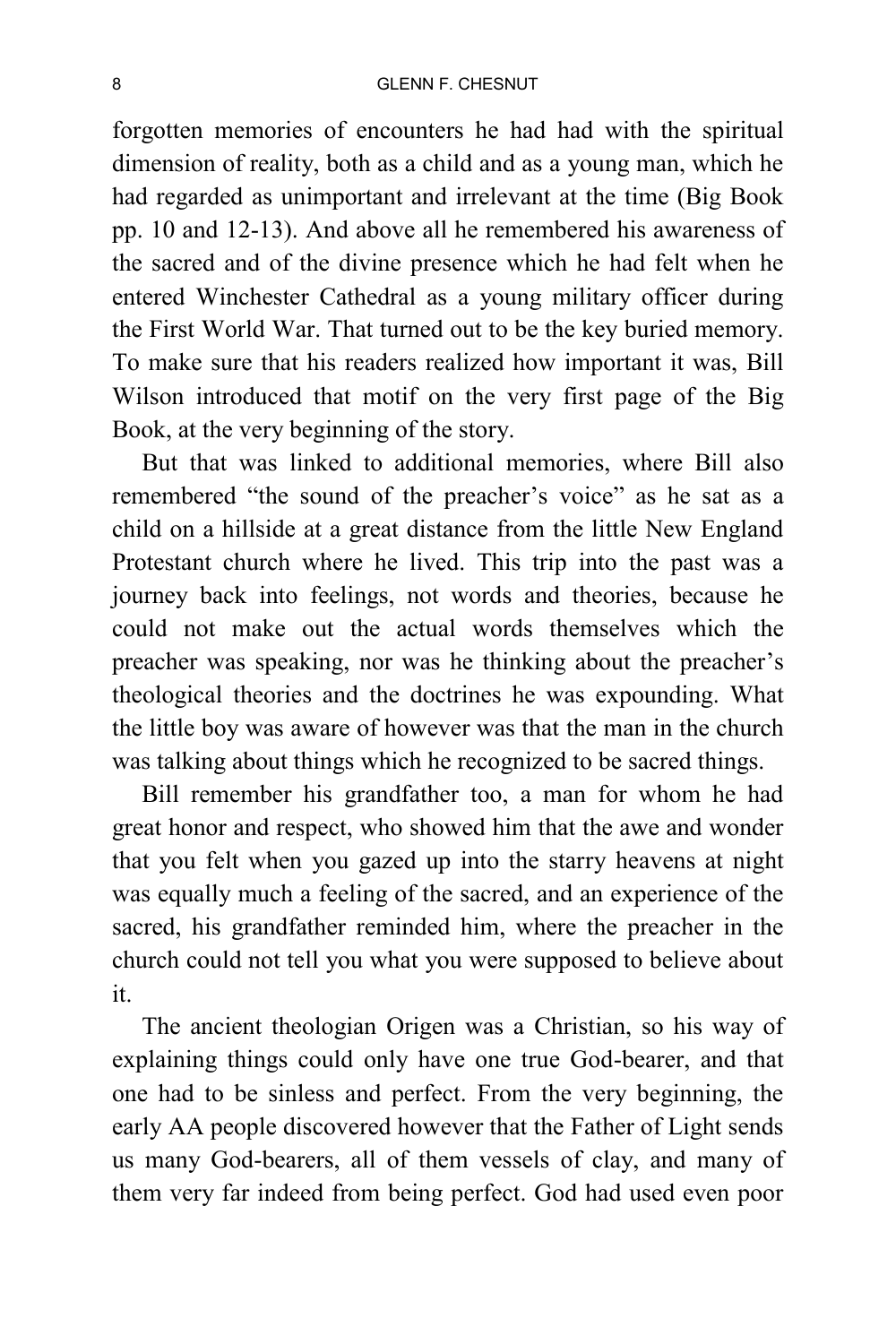Ebby, who never could stay sober for very long, as the God-bearer whose job was to open Bill Wilson's eyes at the beginning. Bill's grandfather had been a God-bearer too, and even though Bill had not realized this as a child, the memory of his grandfather was finally allowed to speak (in his long dead grandfather's behalf) another vital part of the message God needed to communicate to Bill.

We all have memories somewhere of a few encounters at the very least with a sacred realm, where we got at least a tiny touch of awe and wonder, and also somehow a fleeting taste of peace and reassurance. This is where the Truth lies, the moment of insight which Augustine said could bring God into the little house of my soul as a conscious presence, repairing the broken plaster and leaky roof, and scrubbing the floors, and expanding and enlarging the dark and filthy little hovel in which I had been living, until it became a mighty mansion shining from every window with the light of the divine presence within.

The God-shaped hole in the human heart is in fact an infinite and terrifying abyss, Pascal said, which I try to cover over with all sorts of false facades. But then a crack appears in the facade, and I see through it the well of eternal nothingness plunging down forever, and I hurl myself back in total horror. Only that which is infinite and completely transcendent, Pascal said, could fill such an abyss.

Can I pour alcohol or some other chemical through the crack in the facade and fill the primordial abyss of nonbeing and remove the unbearable terror? This does not work for very long. Sigmund Freud said in *Civilization and Its Discontents* that no moodaltering chemicals ultimately perform this job satisfactorily. For a while Freud thought that cocaine could safely do this, and had to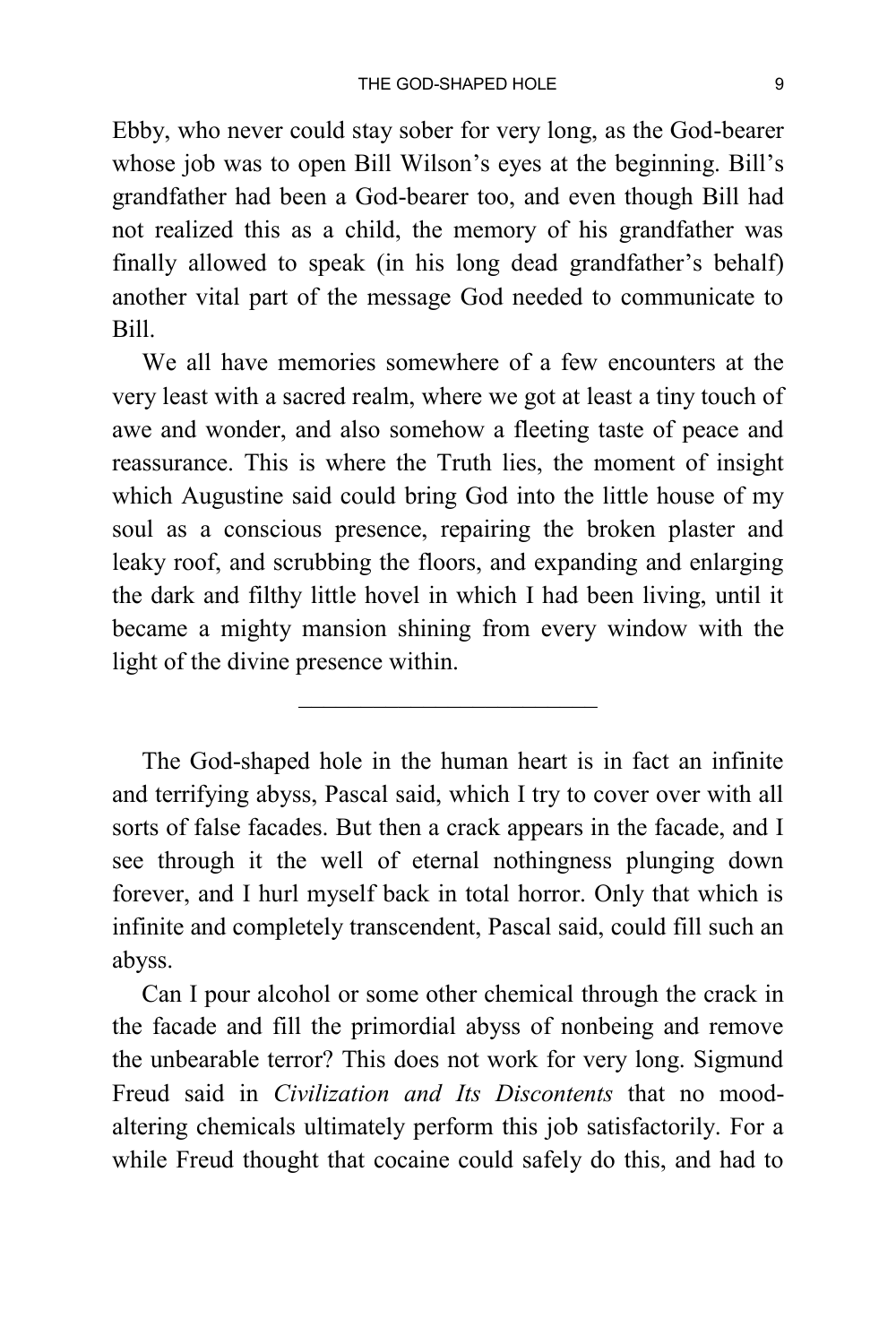learn the hard way, through his own personal experience, that in the long run it worked no better than alcohol.

Can I fill the primordial abyss with the adrenaline surge of gambling or other thrill seeking, or the trance-like state of the sex addict searching for his or her next release? This does not work for very long either, and likewise leads us down a path of personal destruction. I cannot fill the void which looms below with compulsive caretaking and rescuing, or by fanatically following rigid religious rules. I cannot fill the hole with food, or compulsive spending.

I cannot cover over the abyss forever by intellectualizing everything and trying to think "logically" and "scientifically" at all times, and denying that the infinite void is even there at all, for this is also a flight into fantasy. Beware of people who talk too much about being "realists," for they are the ones whose fantasies are the most naive of all! I have seen this kind of attempt to paper over the abyss be ripped to shreds too many times. The antireligious psychologist suddenly discovers that he has fatal liver cancer. The skeptical philosopher's wife suddenly announces that she is filing for divorce and taking the children and the house (and everything else) with her. The cynical historian's child is run over and killed in an automobile accident. The rationalistic physicist suddenly realizes that the government is using his discoveries to build bombs which are poised in missiles and aircraft and submarines all over the globe, and that one false move in a quarrel currently going on over a small island or a tiny peninsula is at the point of precipitating decisions which will kill all or most of the entire human race.

We cannot ultimately flee from the vision of this abyss of nothingness, or paper it over, or fill it up with food or alcohol or drugs, or keep ourselves perpetually so busy and preoccupied that we will never have to look down into it.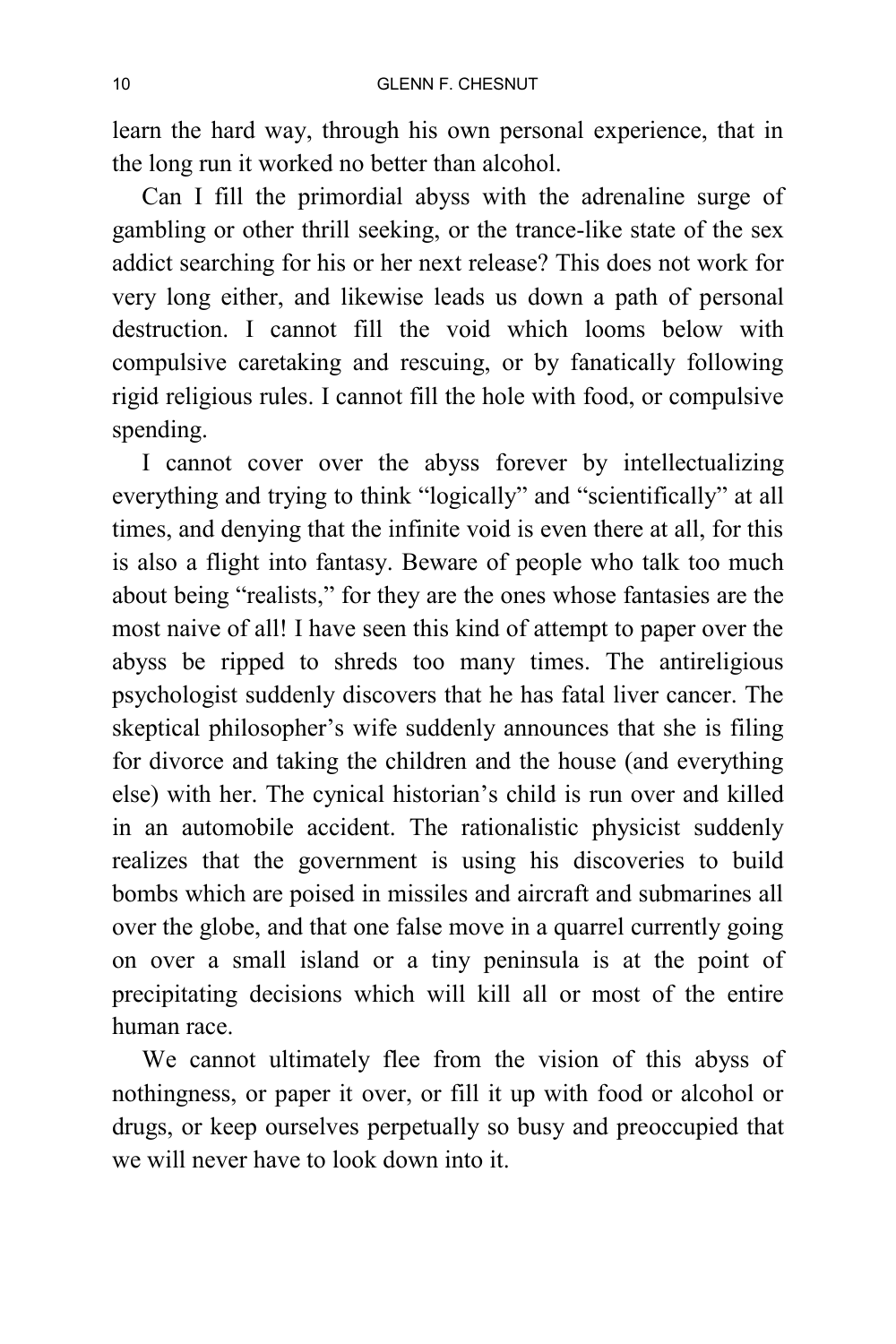There is something however which can in fact fill the infinite void and turn it into a realm of light, and it is already there, and the knowledge of it is already in our memories — but it is buried away so deep, that we have forgotten what it is, so that "all that now remains" at the conscious level, Pascal said, "is the empty print and trace." It is but the ghost of a memory which therefore gives us no peace, but only haunts us with the dim awareness that our lives somehow should not be sunk in this horrible anxiety and misery. Ironically, we come to fear this ghost memory of the light which would save us, just as much as we fear the abyss of darkness which opens up beneath us.

We can try to use the same tricks to chase away this ghost, which we tried to use to veil our view of the abyss which yawns below: alcohol, drugs, gambling, sex, caretaking and rescuing, eating, spending, throwing ourselves into fanatical religionoholism, or allowing ourselves to be possessed by the control neurosis of the intellectualizers and rationalizers who believe that if we can just come up with the right "scientific" theories we can keep the ghost out of our bedrooms at night.

But the ghost of the God of whose presence my subconscious is already aware still comes back to haunt me, just as the façade I try to erect over the abyss of nothingness keeps on developing cracks in it. I fall into denial and fleeing, and spend half of my time trying to pretend that the infinite hole in my soul is not there, and the other half of the time trying to pretend that the God whose light and comfort would fill that hole does not exist either.

In the ancient world, human beings were often described as beings who had what we would call today the souls of angels and the bodies of monkeys. But the angel and the monkey have to learn how to respect one another and care for one another and love one another, if we are going to have a healthy spirituality. We will just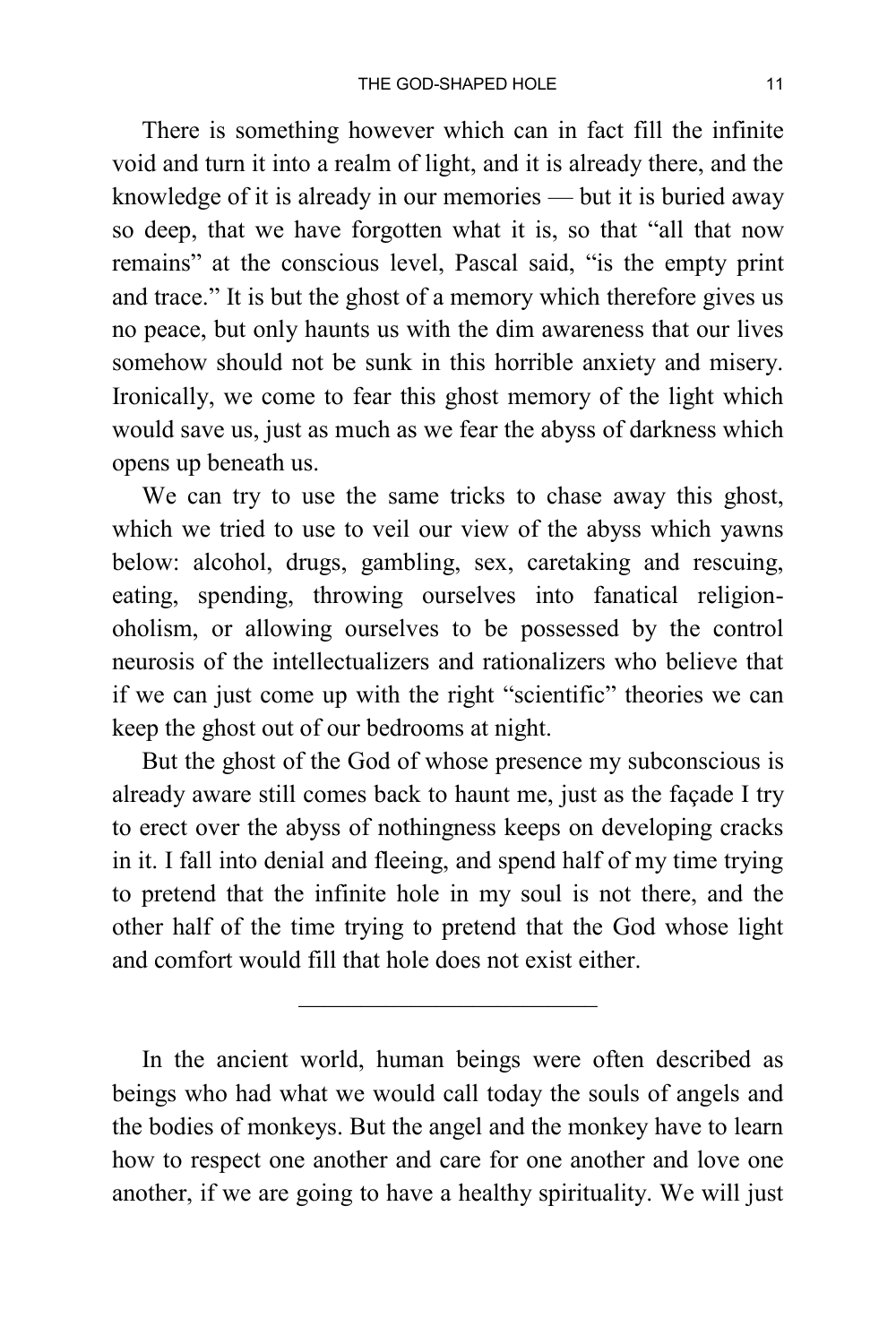make ourselves miserable and accomplish nothing worthwhile if the monkey tries to pretend that the angel is only an illusion, or if the angel believes that it will become more "spiritual" by grossly mistreating the monkey.

For most of the past two thousand years, the western world has tended to fall more often into the latter misunderstanding of spirituality. In century after century, people were praised for doing insane things in the name of religion. Those terrible French "saints" from the seventeenth and eighteenth centuries, like Madame Guyon for example, who contracted smallpox and then deliberately spread the infected areas to her face so that she could destroy her beauty with dreadful scars, along with the religious fanatics who wore haircloth undergarments and chains around their waists and slept on the stone floors of churches, $10$  were praised as great religious heroes who attained the greatest heights of spirituality by punishing their poor bodies in every way they could imagine, but were in fact people obsessed with a neurotic and perverted self-hatred.

The angel and the monkey are both important, each in its own way, and both have their rights. Good parents do not praise their children for deliberately pulling out their hair or cutting themselves with knives — we regard children like that as deeply disturbed and send them to psychiatrists — so how could a good and loving God take delight in that kind of mental disorder?

Can alcoholism be arrested through continual punishment of the body? The Irishman Matt Talbot is sometimes held up as an example. He was an alcoholic who had been destroying himself through drink, and he had been doing it for years, not caring that he was killing himself. But then he had something like a conversion experience, and was able to stop his drinking by fasting every day, sleeping on a plank, allowing himself only four or five hours sleep a night, and engaging in other austerities. He went to mass every morning before going to work as a laborer in a lumber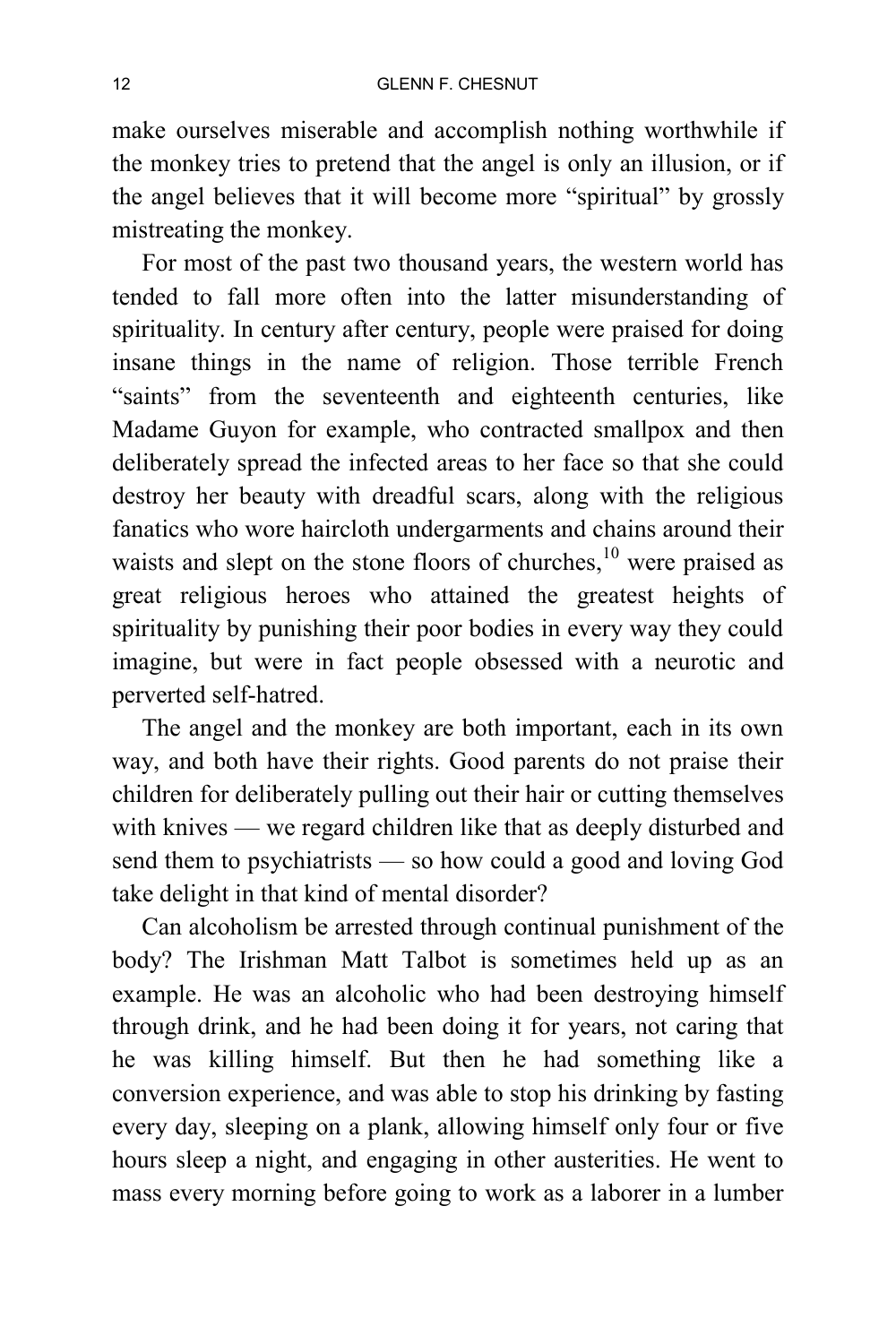yard, and spent half of every Sunday in church. When he dropped dead on a Dublin street in 1925, they found three chains embedded in his flesh: one wrapped around his waist, another around an arm, and the third around one leg. He died sober, but this looks very much like simply the substitution of one kind of self-hatred by another.

This is the dark side of ancient gnosticism, which was supposedly suppressed within the Christian church by the fourth century, but which simply went underground at that point, and has continued to crop out in Christian practice over and over again through all the succeeding centuries. Gnosticism tells us that if the spiritual world is good, and the material world is evil, then the path to salvation necessarily entails denying and punishing our bodies and fleeing from any kind of pleasure of any sort, while simultaneously deliberately inflicting pain on ourselves. We dare not sleep in a bed that does not make our bones ache, we become afraid to eat even simple food unless its taste is unpleasant, and we work continually to take every single bit of joy and delight out of our lives, all in the name of "spirituality." For our bodies and our pleasures are all part of the material world, which gnosticism has defined as the ultimate evil.

In a good spirituality, the angel cannot be allowed to do that to the monkey, because an angel who does that sort of thing to any living creature — taking a sick pleasure out of keeping it in continual pain — is no longer an angel but a demon.

In a healthy spirituality, some sort of balance must be maintained between our spiritual needs and our physical needs. That is the principle which structures both the Rule of St. Benedict and the chapter on the Fourth Step in Bill Wilson's *Twelve Steps and Twelve Traditions*.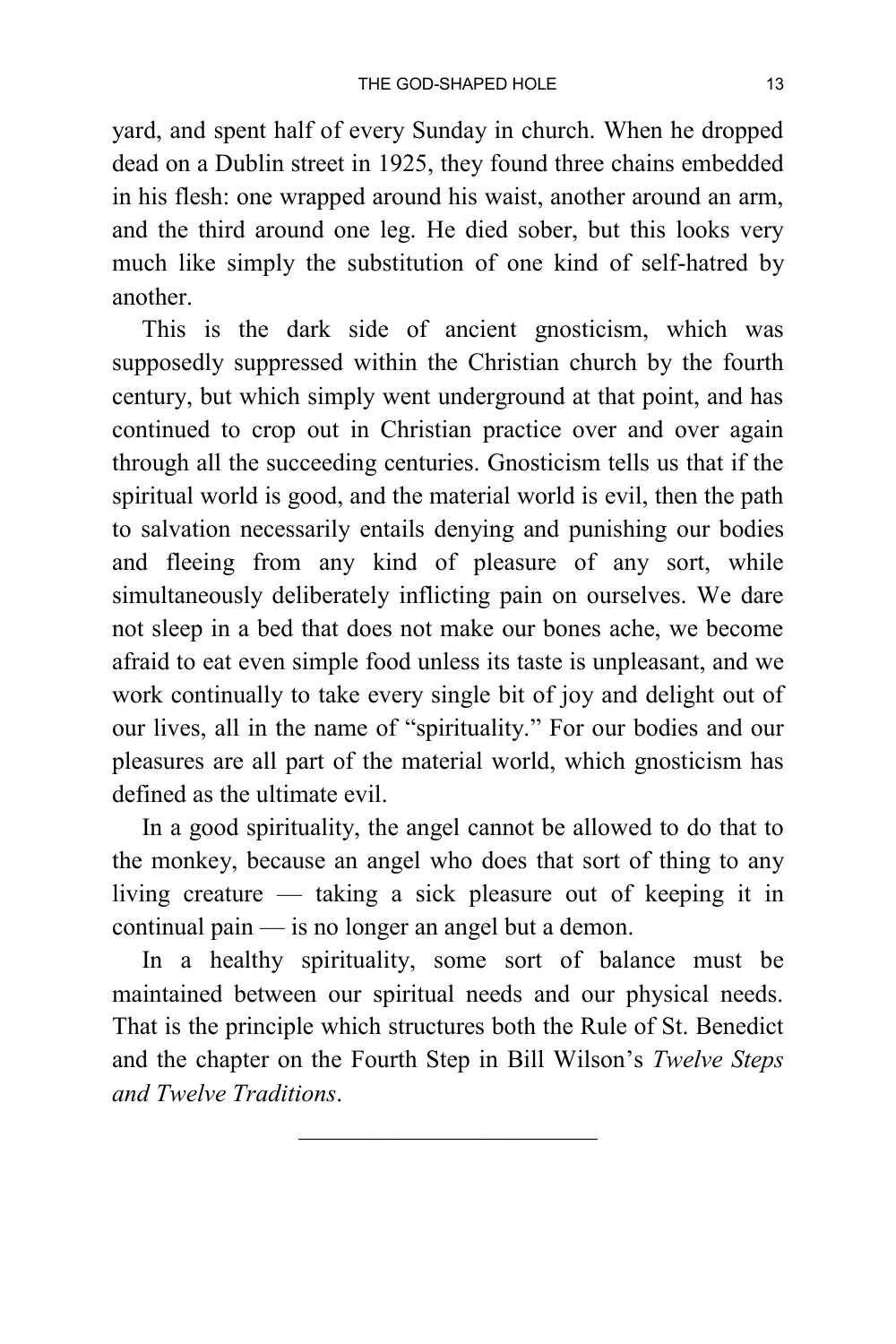Corresponding to those two levels of human cares and concerns, it was believed in the ancient world that there were two different dimensions of being, the sacred and the profane.<sup>11</sup> Up above lies the realm of the transcendent, and down below lies the realm of physical nature. By "profane" we do not mean that which is obscene or sacrilegious, but that which is *pro fanum*. The *fanum* in ancient Latin meant the place consecrated to a god, including both the temple and the land around it. When you stand inside the boundaries of the *fanum*, you are standing on holy ground. That which is *pro fanum* on the other hand, is that which is situated in the ordinary world lying outside the fence or wall which guards the consecrated grounds.

Some beings are constructed in such a way that they are able to dwell continually in the transcendent world. Jews, Christians, and Muslims call these beings angels. Ancient pagan Greeks and Romans called them gods. Other beings are constructed in such a way that they can live only within the realm of the physical and material world: earthworms, trout, frogs, trees, and so on. They do not feel this as a hardship, because they cannot even imagine any higher kind of existence.

Human beings are constructed however in a way where they live partly in one of these realms and partly in the other. This is an extremely difficult kind of existence. The ancient Christian texts say that those human beings who truly work out how to live in both of those worlds satisfactorily will find, when they go to the eternal realm, that the angels will be falling down before them and singing songs of praise, and that these highest human souls will be regarded in heaven as superior in rank even to the greatest of the angels. That is how difficult the human task is.

St. Thomas Aquinas<sup>12</sup> in the thirteenth century attempted to deal with the twofold nature of human existence by following the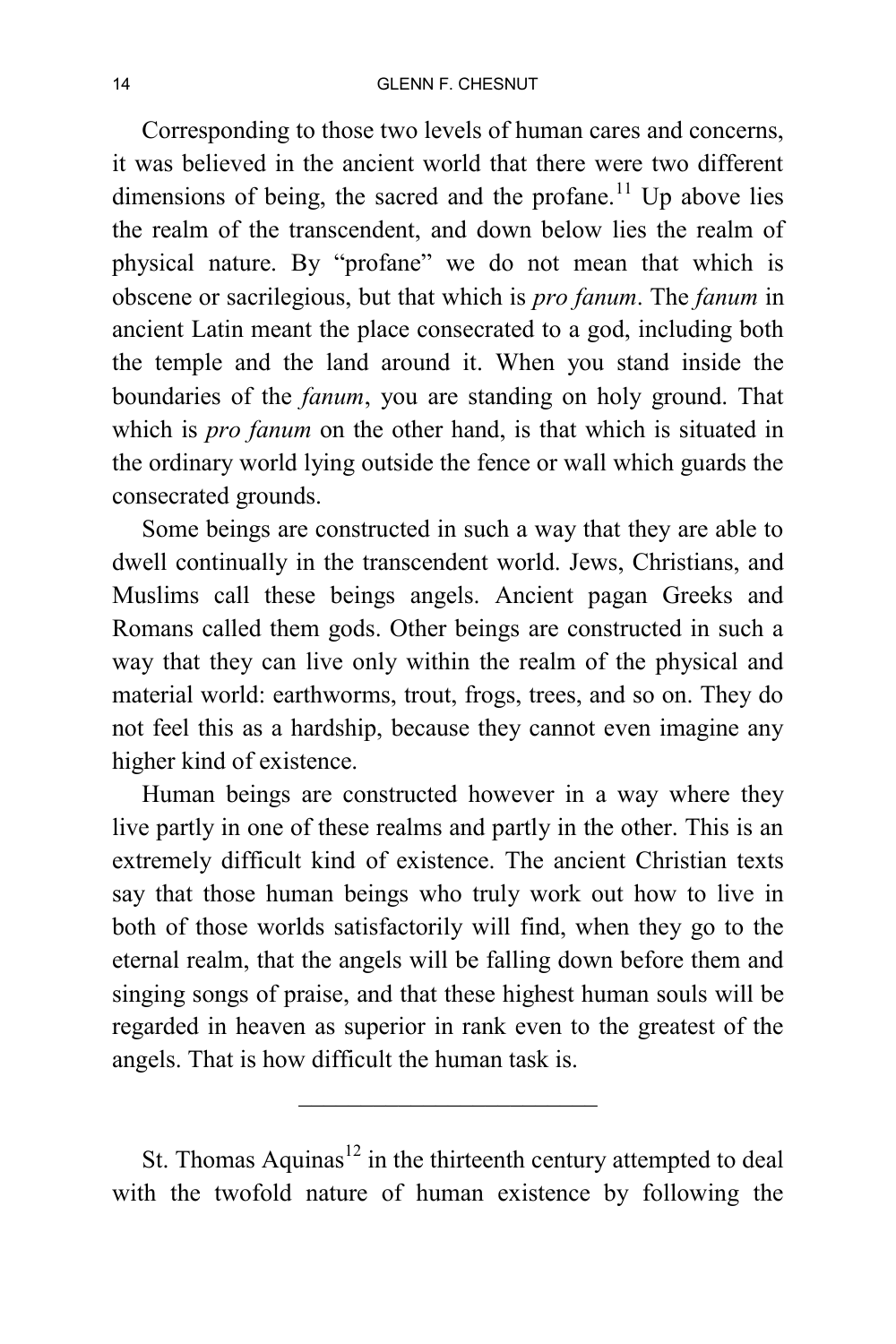principle that "grace does not destroy nature but perfects it." So when he talked about human psychology, he accepted the fact that there was a natural realm where one could discuss psychological problems (and how to heal them) without bringing in any sort of spiritual issues. The four natural virtues gave us a description of a psychologically healthy person in totally secular terms.

Prudence referred to learning how to think before we spoke or acted, instead of just lashing out with our first impulse. It dealt with learning greater ego control, and learning to become aware that our actions always had consequences.

Temperance referred to learning how to tolerate the ordinary discomforts of life, and learning about delayed gratification. Trying to operate continually on the childish principle of "I want what I want and I want it now" was a recipe for disaster. Both in the family and on the job, I had to learn that there were some tasks I had to do which were hard work and sometimes unpleasant, and I had to learn how to compromise on some of my desires.

Fortitude referred to learning how to stand up for myself, for I need to learn how to set proper boundaries and act assertively to protect myself against people who are attempting to transgress those boundaries. Fortitude was linked to building up both my selfesteem and my basic survival instinct. In cases of "fight or flight," my best hope of survival sometimes lay in summoning the courage to fight.

Justice referred to learning certain fundamental principles of fair play in my dealings with other human beings. Marriage counselors spend a lot of their time trying to teach husbands and wives to play fair with one another, and to respect the fact that my spouse also has rights.

In addition to these four secular virtues, Aquinas said, there were also three spiritual virtues: faith, hope, and love. Working on the principle that "grace does not destroy nature but perfects it," he made it clear that even the most deeply spiritual people still had to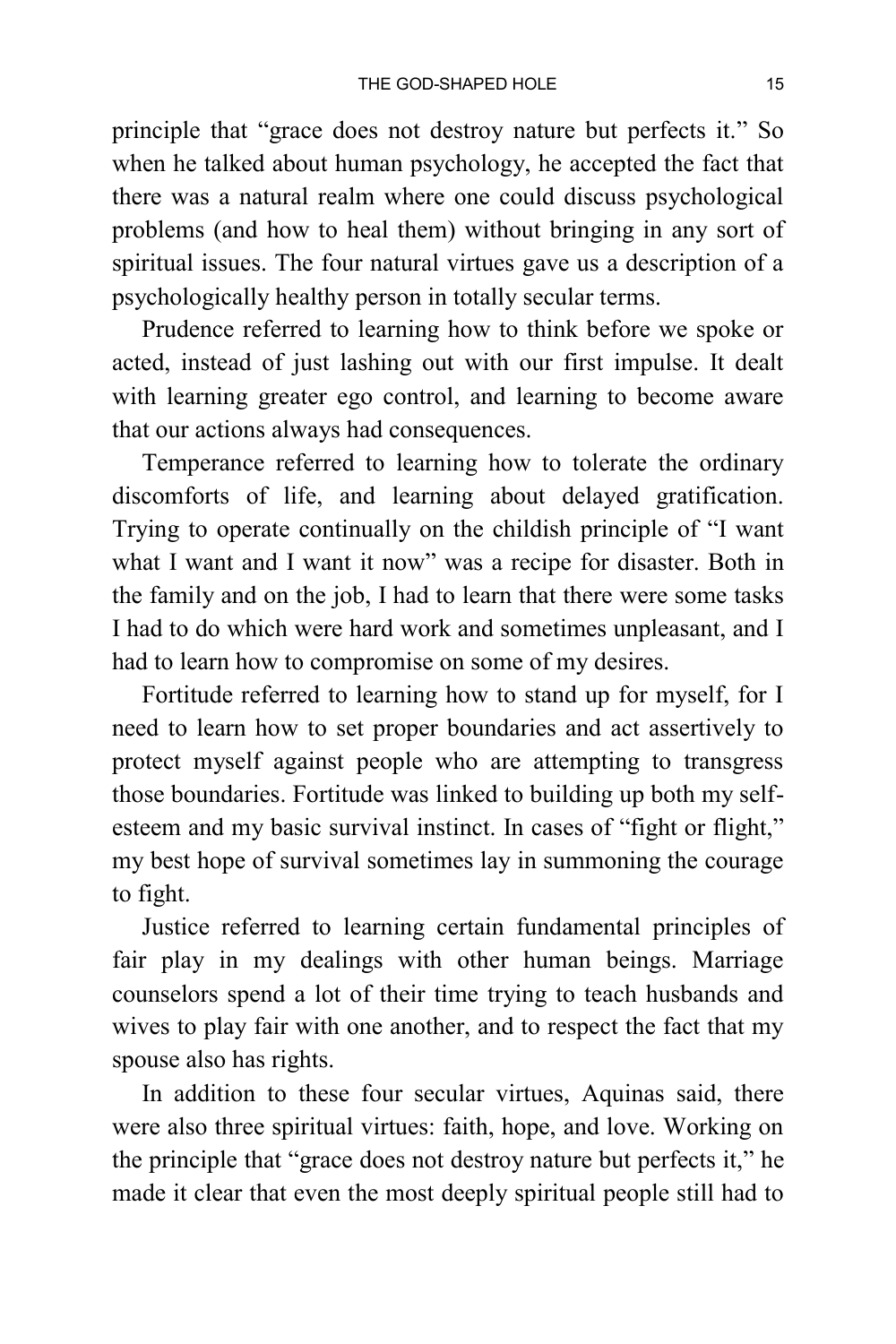practice prudence, temperance, courage, and justice. Even if their hearts were overflowing with the gifts of grace, they still had to think before acting, and tolerate necessary discomforts and delayed gratification, and stand up for themselves and set boundaries, and play fair. And on the other side, grace certainly does not allow people to lie, cheat, steal, be cowardly, complain about everything that does not go their way, scream at other people, and wallow in neurotic fantasy.

Grace — which gave us faith, hope, and love — did not destroy our natural instincts and virtues, but added "something extra" to our lives, that made them even better and more satisfying.

Faith meant learning to trust the fundamental goodness of reality, which has its own kind of innate goodness, because coming to know the truth about my life and the universe (no matter how frightening it seems at first) will ultimately be healing for me. Faith meant learning the kind of existential courage which allows me to look down into the infinite abyss which Pascal talked about, without fleeing into denial and escapism. It meant developing the bravery to venture into the unknown. Psychotherapy will not work without that kind of faith.

Hope meant a willingness to look beyond the torn and tattered shape of my life at present, and see the possibility of healing and the restoration of wholeness. It meant learning that there are situations which look hopeless, which can nevertheless be changed in ways that will bring new life. Psychotherapy will not work until despair can be replaced with that kind of hope.

Love meant developing something worthwhile to desire and want and care about. The desire to flee from pain may drive me into psychotherapy, but I will not start getting well until I recover some of my ability to *lieben und arbeiten* (to use Freud's words), the ability "to love and work." That means the capacity to form intimate and caring human relations, and it also means that I must develop things I can do where I can feel that my life is useful, or at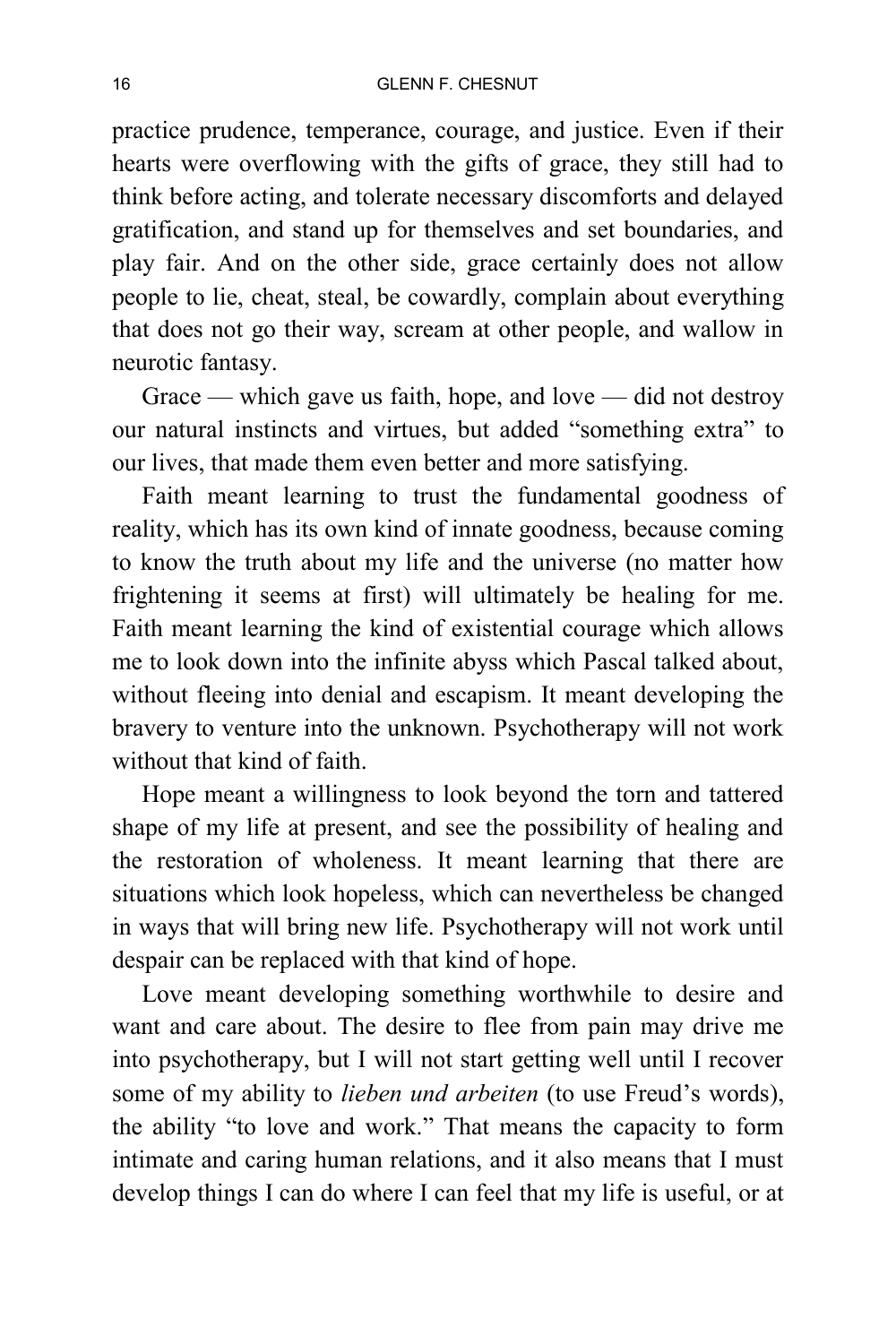least satisfying and worthwhile. That is the ultimate goal of good psychotherapy.

Now the very best secular psychotherapists always "cheat" as it were, because although they claim that they are only practicing a secular variety of psychotherapy, they understand the importance of the spiritual values of faith, hope, and love, and so they in fact try to teach their patients how to live life in that higher kind of way. But these are actually not secular values, and they cannot be "proved" to exist by scientific reasoning, so in fact this is no longer a truly secular psychotherapy any longer. So why do the very best therapists do it anyway? Because they are good men and women, who know that these spiritual values "perfect" our secular lives by bringing them to their highest possibilities.

The very best secular psychotherapy smuggles the spiritual element in surreptitiously, and thereby gives patients a little bit more than they would have had otherwise. What the founders of the twelve step movement discovered was that when we come out totally in the open about this spiritual dimension, even more psychological healing takes place, and it takes place far more quickly and easily.

It is an inescapable fact that, for human beings to feel that their lives are truly satisfying and worthwhile, they are going to have to develop faith, hope, and love in the sense described above. Admitting openly that this is what we are doing is the easiest and best way to do this, for there are techniques of prayer and meditation which do more to help growth in this area of human life than anything else we can do. And there really is no way to tell people to take up prayer and meditation without admitting that we are teaching them about spirituality!

Let me try a metaphor of my own to perhaps illustrate a little more clearly, the twofold nature of human life, a metaphor which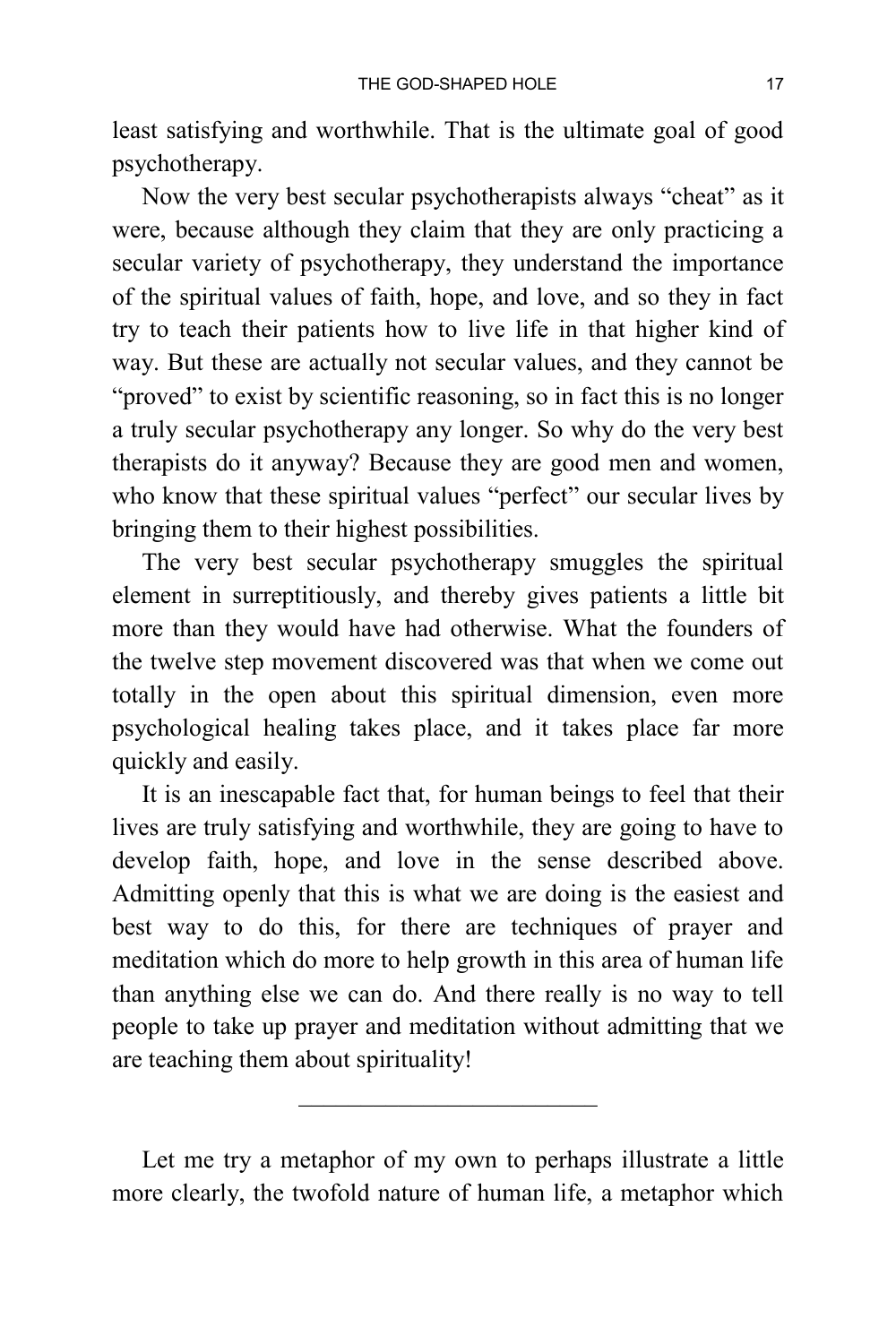describes in a slightly different way both the human problem and its solution. Let us imagine a bird with a broken wing. There are two kinds of therapy we could practice on this wounded bird. We could try to teach the bird how to live as successfully as possible on the ground. Or we could heal the bird's wing and teach it to fly again.

One kind of secular psychology attempts to treat the bird with the broken wing by teaching it strategies for foraging around on the ground for fallen seeds, and coping as best it can with an earthbound life. Even in Alcoholics Anonymous, regretfully enough, one can find members who have gone years without a drink, but who are still crippled spiritually. When you see someone with ten or twenty or more years in the program, who is still going around angry all the time, and starting continual fights and arguments, and bullying people — or someone who collapses into depression and despair and feelings of total worthlessness on a frequent basis — we are dealing with someone who has refused to carry out the full spiritual work of the program.

We can even imagine groups of birds with broken wings, gathering together and gazing up into the sky at the birds who are flying around freely and joyfully, and criticizing them as dreamers and fools and people who refuse to think scientifically and take responsibility, and as people who are just "fleeing from reality." There is however always a bitterness of some sort in the wounded birds who form these little groups of naysayers, because as Pascal said, "there was once in them a true happiness," even if "all that now remains is the empty print and trace" of a buried memory of the time, back in the forgotten past, when they too knew how to fly.

A good twelve step program takes wounded birds and uses a totally different kind of therapy on them. It heals their broken wings and teaches them to fly again. Once these little birds learn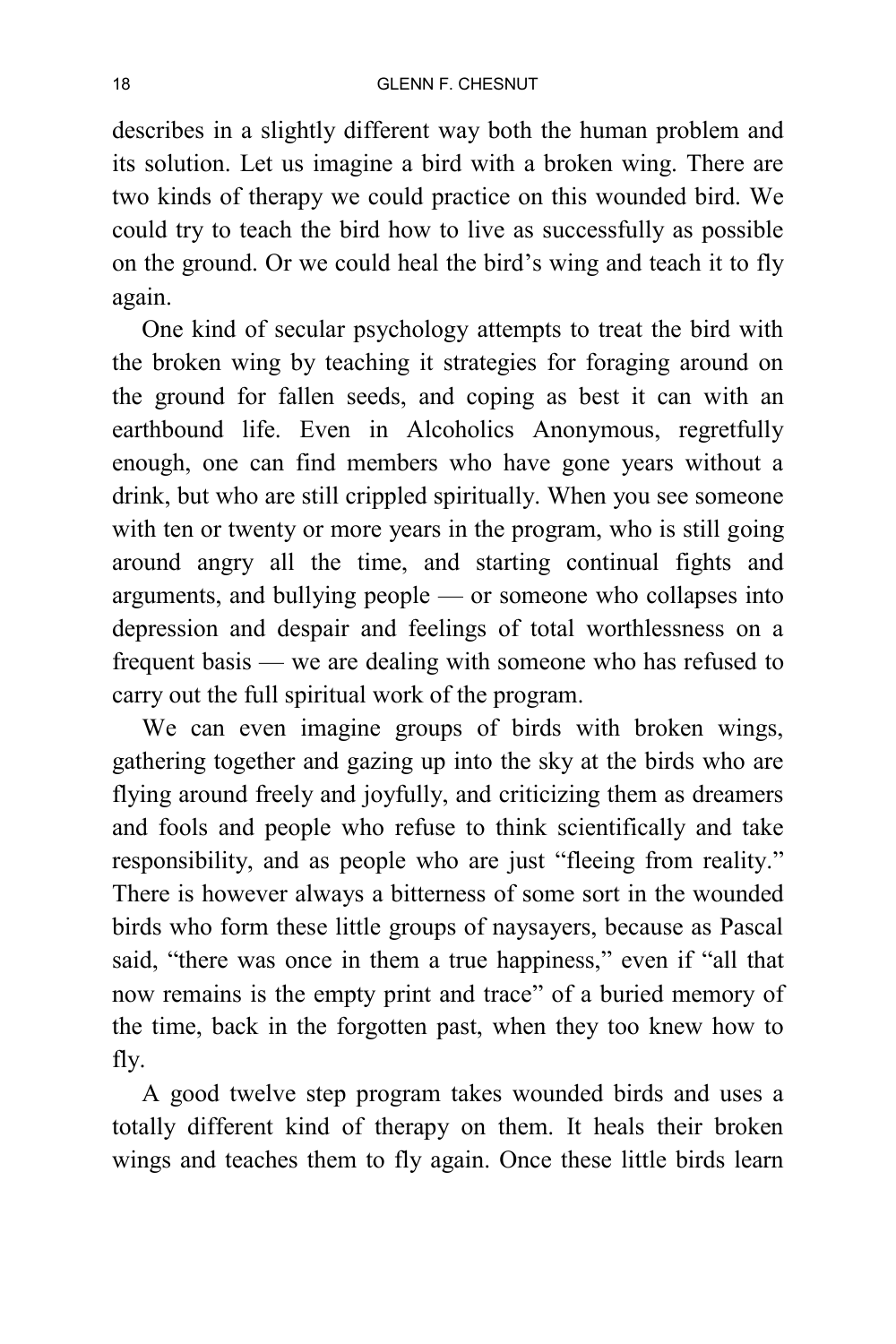how to soar through the heavens again, it is only rarely that any are driven back to alcohol or drugs.

Chemical substances like alcohol and drugs can make us feel as though we were flying. But real flying is always better than pretend flying. Taking a drug which makes me feel as though I were coping with the problems of my life effectively, does no great amount of good in the long run unless I am given help in learning how to actually cope with the problems of my life effectively. Antidepressants and antipsychotics and other medications of this sort can be life savers with people who are in serious trouble psychologically, but if at all possible, this sort of medication should be combined with the kind of talk therapy which teaches us better ways of dealing with life.

I am well aware that with some mental patients, all we can do is medicate them, just as with some medical patients, all we can do is give them pain killers until they finally die. But I am talking here about what our goal should be in situations where we can do more than simply dope people up.

If we can teach the wounded bird to fly again, even just a little bit, this is the most precious gift we can give that injured creature. If we can take people in the twelve step program and teach them even just a little bit about real spirituality, it will enormously help all their other psychological symptoms.

In A.A. meetings in northern Indiana in the old days, the members sometimes referred to non-members as the "earth people." There was a bit of self-deprecating humor in that little phrase. Alcoholics, even after years in recovery, react so differently to the world around them, that they sometimes have trouble even beginning to comprehend the cares and worries and logic of the non-alcoholics among whom they live. They often feel like aliens from outer space, dumped down on a planet called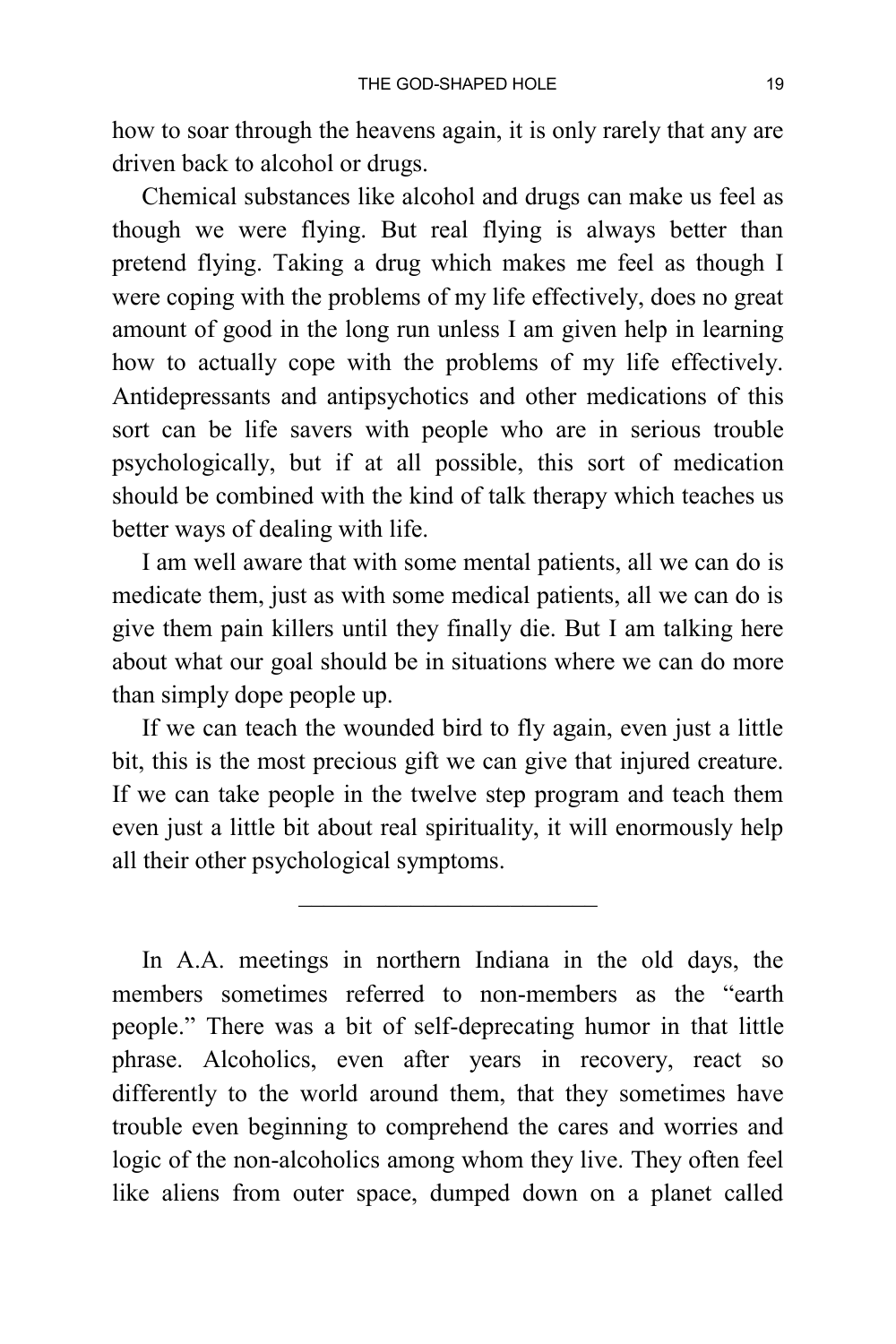Earth, where the local inhabitants have customs and thought processes which are so totally incomprehensible, that they often feel lost and totally out of touch with what is going on. So they laugh, because there is nothing they can do about this, and because they realize that even people who feel like space aliens can learn to have a good time and enjoy their lives.

But there was a deeper level of meaning to that little phrase, which was not humorous at all. Some of these other people, the "earth people" who acted in such strange ways, were what the ancient world called the chthonic race, those who were locked to the earth and could never rise above it. The spiritual masters of the twelve step program were, in contrast, the "people of heaven," those who could live and move freely in the transcendent realm.

There are those who brag that they "have no God-shaped hole in the middle of their souls," thank you very much, and regard any talk of spiritual awareness as fantasy and self-delusion. This raises the interesting question of whether these unfortunates are "earth people" in the ultimate and irredeemable sense. Some of the ancient gnostics of the second and third century said that there were such pitiful souls, which were doomed to remain forever enchained in the cycle of birth and rebirth. John Calvin likewise in the sixteenth century believed that there were those who were predestined to live locked out of the kingdom of light for all eternity. Friedrich Nietzsche in the nineteenth century also made a clear distinction between those human beings who had the existential courage to gaze into the abyss of nonbeing (who could therefore learn to take responsibility for their own lives and live authentically), and those who had no more higher spiritual awareness than sheep or cattle.

Bill Wilson in the twentieth century similarly declared that there were those who could not follow the twelve step path to higher spiritual awakening, and he stated it in predestinarian language: they could never do it, and there was nothing anyone could do to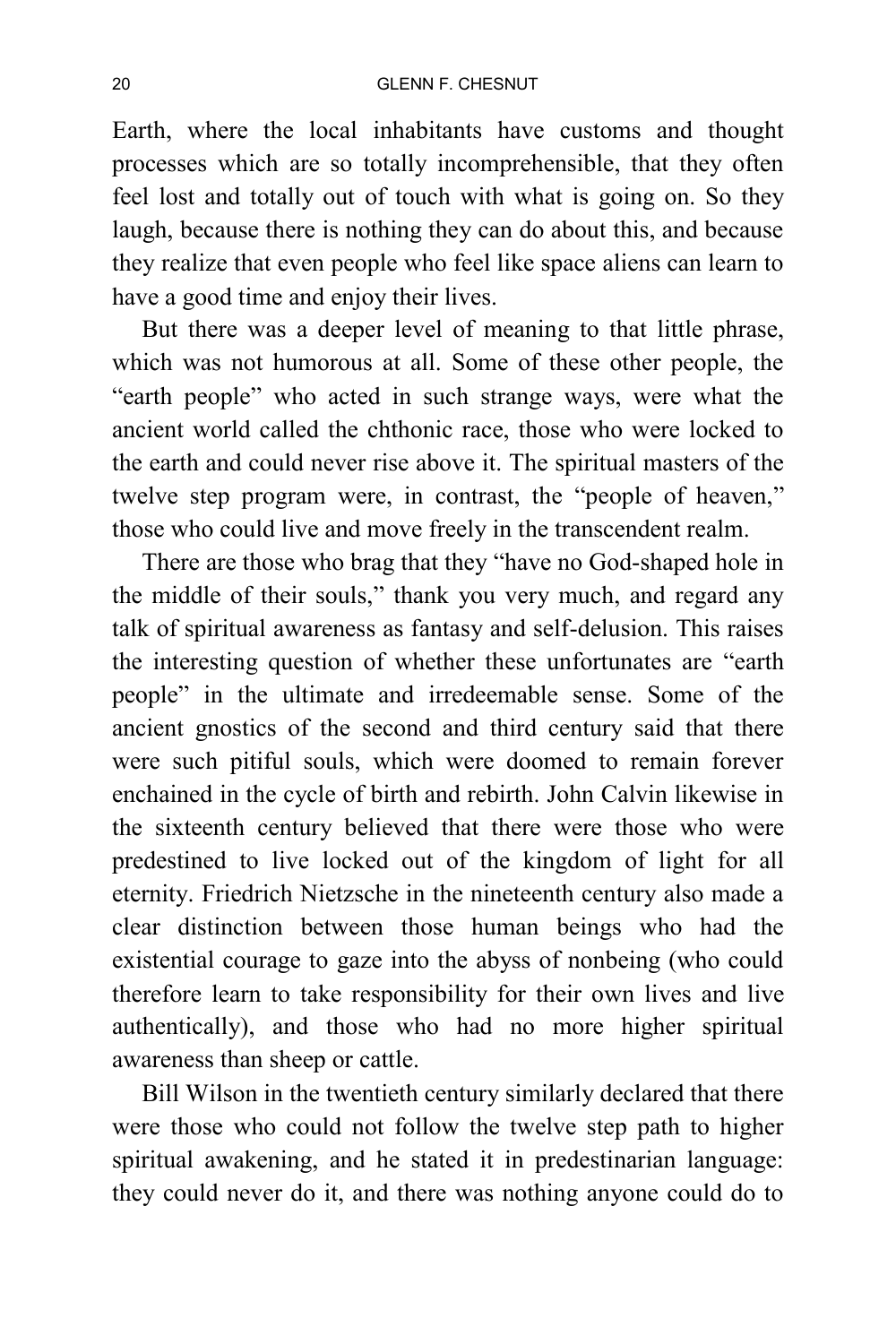help them, because "they seem to have been born that way." But he gave an interesting twist to this old idea, because he did not say that it was because their minds were too dense or because they were in fact lacking in the ability to be aware of spiritual realities or because God refused to send them grace, but because they were "constitutionally incapable of being honest with themselves."<sup>13</sup> This is a good Augustinian approach, for we remember how Augustine referred to God as "Truth Itself" in that passage in the *Confessions* which we quoted above, and then went on to say, "I have not wished to be dishonest with myself, or it would be my wrongdoing lying to itself." In other words, both Augustine and Bill W. were talking about what Jean Paul Sartre called *mauvaise foi*, the kind of self-deception in which my lies lie even to themselves.

There are some "earth people," Bill W. said, who would never find spiritual enlightenment because their lives were a tissue of alibis and excuses and refusal to face the reality of their own existences, and their thought processes were an endless series of tricks and rationalizations to "explain away" every instance in which a tiny ray of the sunlight of the spirit attempted to shine into the darkness of their hearts.

The spiritual masters of the twelve steps were, in contrast to these doomed souls, the "people of heaven." They could fly on the winged chariot of the soul described in the great myth in Plato's *Phaedrus*, where learning to control the chariot means learning the correct balance between the three parts of the soul which are involved: intellectual thought (the rational ego), the natural instinct of anger and aggression, and the natural instinct which makes us desire physical pleasure and entertainment and relaxation. A very difficult vessel to learn how to maneuver and fly successfully, because it can only move smoothly and swiftly when its three parts have a just and right relationship between themselves (called  $dikaiosun\hat{e}$  in Plato's Greek).<sup>14</sup> But once having mastered the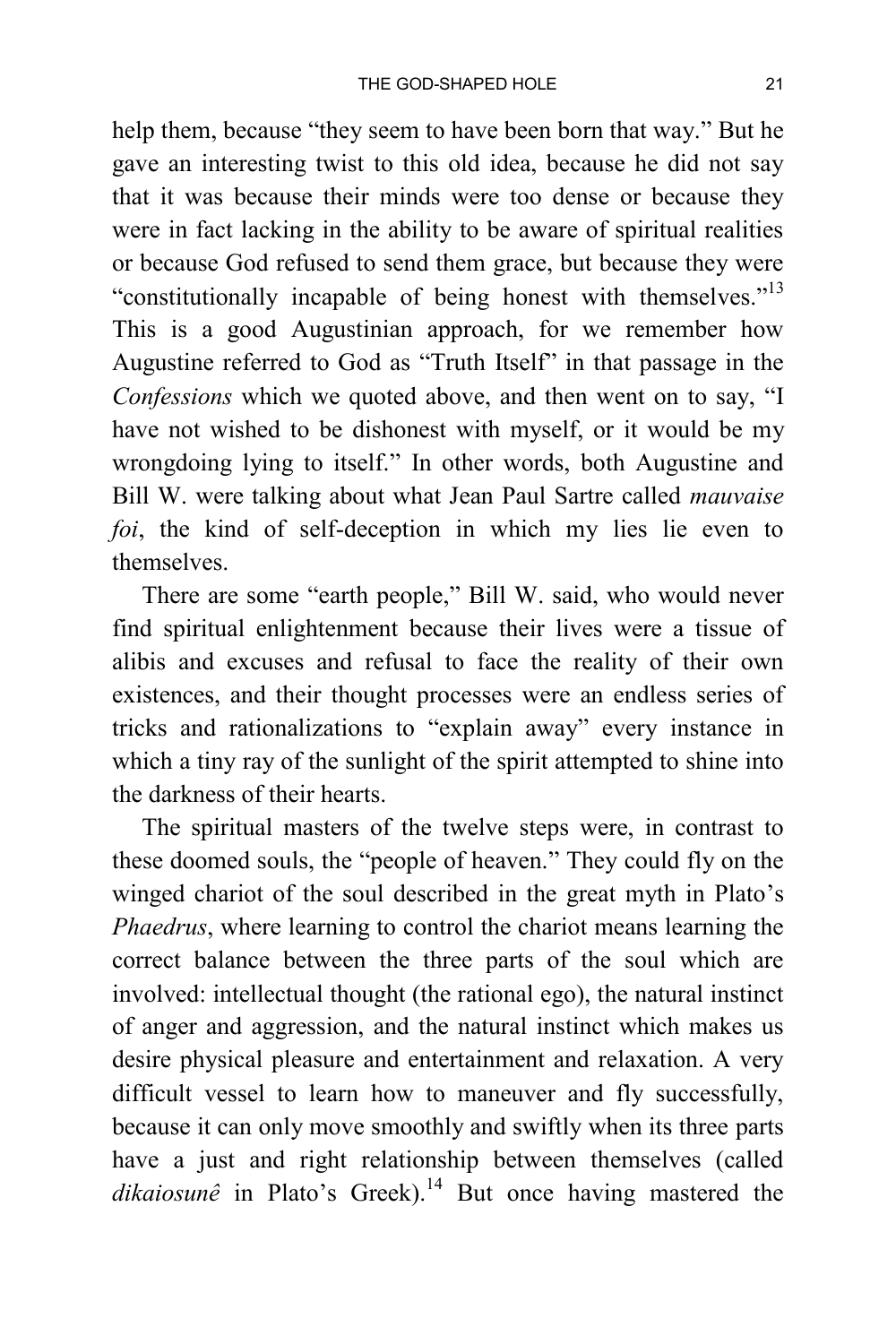winged chariot of the soul, these spiritual masters could ascend at will into the eternal realm of the sunlight of the spirit.

Pascal and Augustine and Bill Wilson, and those other great spiritual masters of the past, were not just posing curious intellectual puzzles for us to toy over and talk about. They were trying to confront us with a decision which we have to make. There are two different directions we can go, two different kinds of people we can become, two different kinds of destiny at which we can arrive.

So which do we wish to be? Earth people, or the masters of the winged chariot? Do we wish to continue pretending that the yearnings of our souls are imagination and nonsense? Or do we want to learn how to soar up into the eternal sunlight once again?

Let us remember what Pascal observed: if this desire to feel the sunlight of the spirit penetrating down into our hearts is fantasy and illusion and could never be carried out in reality, then why is it that there is a place down at the bottom of our souls where we remember actually having experienced it before?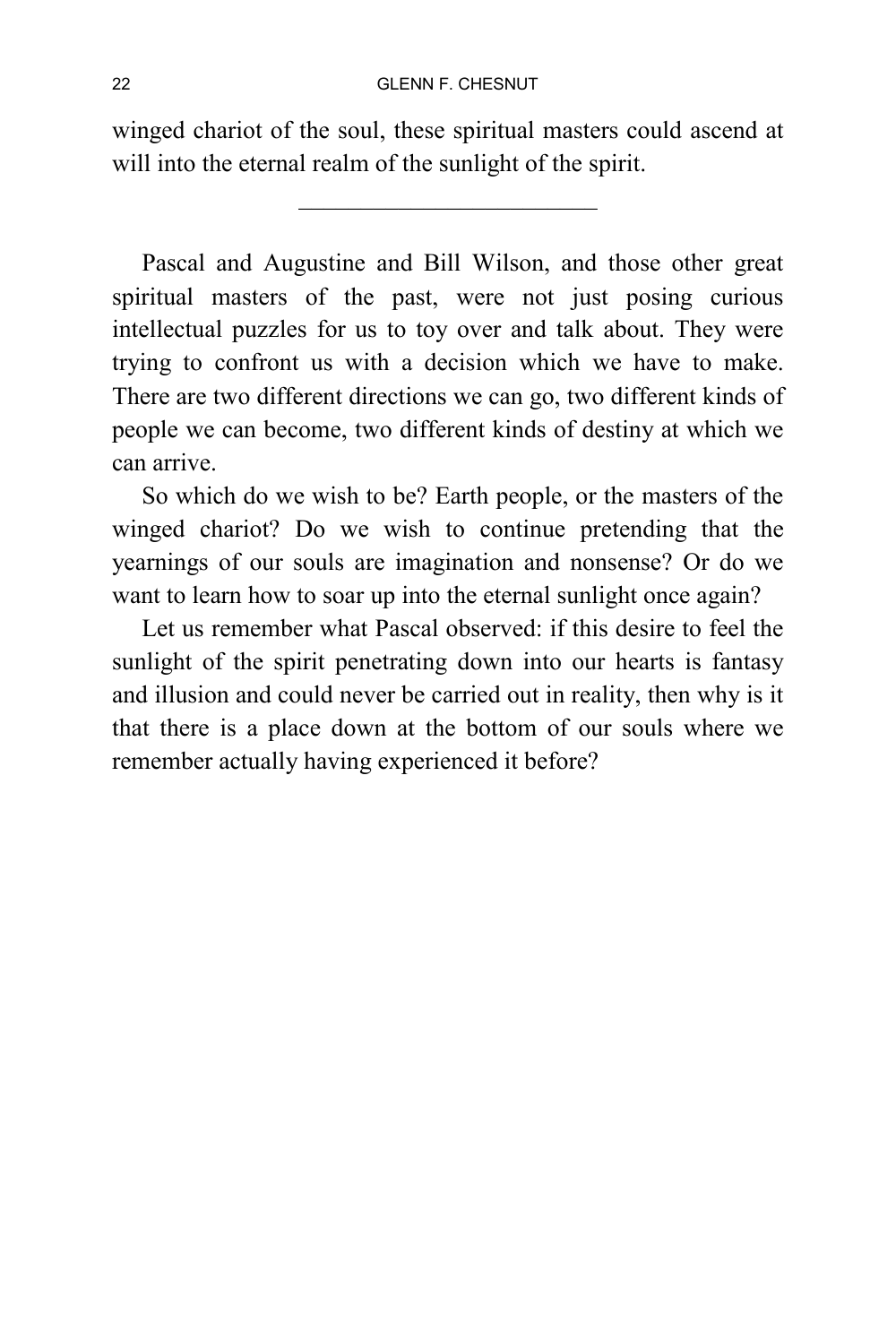## **NOTES**

1. Blaise Pascal, *Pensees*, trans. A. J. Krailsheimer (London: Penguin, 1993), 45.

2. In this and the following quotations, I am basing my translation partly upon that of my great teacher, Albert C. Outler, in *Augustine: Confessions and Enchiridion*, Library of Christian Classics VII (Philadelphia: Westminster Press, 1955), and partly upon the excellent and very readable translation by R. S. Pine-Coffin, in Augustine, *Confessions* (Baltimore: Penguin Books, 1961). See also Glenn F. Chesnut, "The Pattern of the Past: Augustine's Debate with Eusebius and Sallust," in John Deschner, Leroy T. Howe, and Klaus Penzel (eds.), *Our Common History as Christians: Essays in Honor of Albert C. Outler* (New York: Oxford University Press, 1975), pp. 69-95.

3. For this mysterious reality out of which the Big Bang exploded, is outside of space and time, and of necessity contains nothing that follows the physical laws of mass and energy as we know them, so that we cannot find figures to use for equations where  $t = time$ , and where space is measured in x, y, z coordinates, and where  $m =$  mass and  $E =$  energy. And even if we could modify our equations in some way, this ground of being contains that which is infinite. Since it is literally meaningless to speak of multiplying or dividing any number by infinity, or adding infinity to any finite and comprehensible number, our laws of physics and our mathematical equations which we attempted to devise in order to describe this ground of being, would turn into gibberish, no matter how we twisted and turned them.

4. When Thomas Aquinas in the thirteenth century speaks of God as Being Itself, this is simply an adaptation of Augustine's concept of God as Truth Itself, for when I learn an important new truth, it causes some new dimension of Being to appear. See Bernard Lonergan, *Insight*, one of the two best books written in the twentieth century on the philosophy of Thomas Aquinas, who uses the concept of the moment of insight into some important new truth as the key to explaining the entire Thomistic system; and also the works of Paul Tillich, who adapts the Thomistic concept of God as Being Itself to fit it into a twentieth-century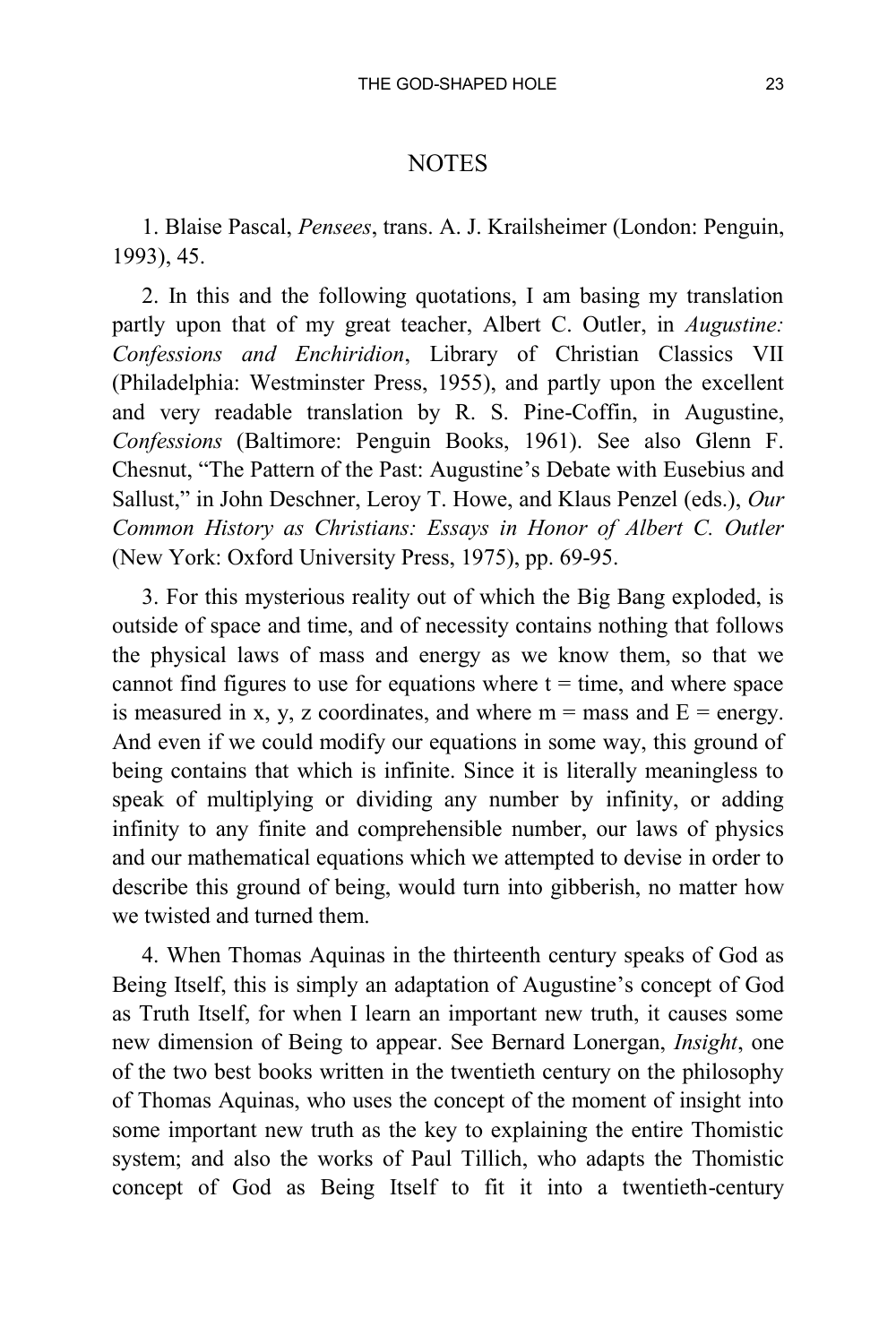existentialist philosophical framework, in which God becomes the power who brings being out of nonbeing, when our lives seemed crushed into nothingness and we are ready to give up in despair.

5. Origen, *On First Principles*, trans. G. W. Butterworth (New York: Harper & Row, 1936). For a general study of his role in the development of Christian theology, see Johannes Quasten, *Patrology*, 3 vols. (Utrecht: Spectrum, 1950-60) and Berthold Altaner, *Patrology*. one vol., trans. H. C. Graef (New York: Herder and Herder, 1960).

6. In the language of ancient Greek patristic theology, we first use the kataphatic method to explore the inner connections of the myth or metaphor, so that we can understand the way its various parts fit together. Then we use the apophatic method to look beyond the myth or metaphor to where it is pointing, for it functions, not as a literal description, but as a signpost pointing beyond itself to the transcendent reality which we need to encounter. It is like following signposts to the Grand Canyon. Each one leads us one step further, until finally we arrive at the signpost which has an arrow on it saying "look here, here is the beauty and grandeur of the canyon right before your eyes." Literalists come back home with dozens of photographs of all the signposts and then argue for years about the logical connections between the signposts, but if you ask them, "what did you think of that extraordinary view which lay before your eyes?" you discover that they never bothered to look at the canyon itself.

7. Vladimir Lossky, *The Vision of God*, trans. A. Moorhouse (London: Faith Press, 1963) and *In the Image and Likeness of God*, ed. I. H. Erickson and T. E. Bird (Crestwood, New York: St. Vladimir's Seminary Press, 1974). Also John Meyendorff, *Byzantine Theology* (New York: Fordham University Press, 1974).

8. Origen's system was an attempt to find an orthodox Christian replacement for the gnostic myth, which viewed this universe in which we live as the creation of an evil or fallen creator god, who had created it to hold our spirits prisoner, and keep them from returning to the supreme God and his realm of light and love. The gnostics pointed to all the pain and suffering in the world (loathsome diseases and children born with birth defects and all the other bad things that happened to human beings) to argue that it could not be the work of a good and loving God. In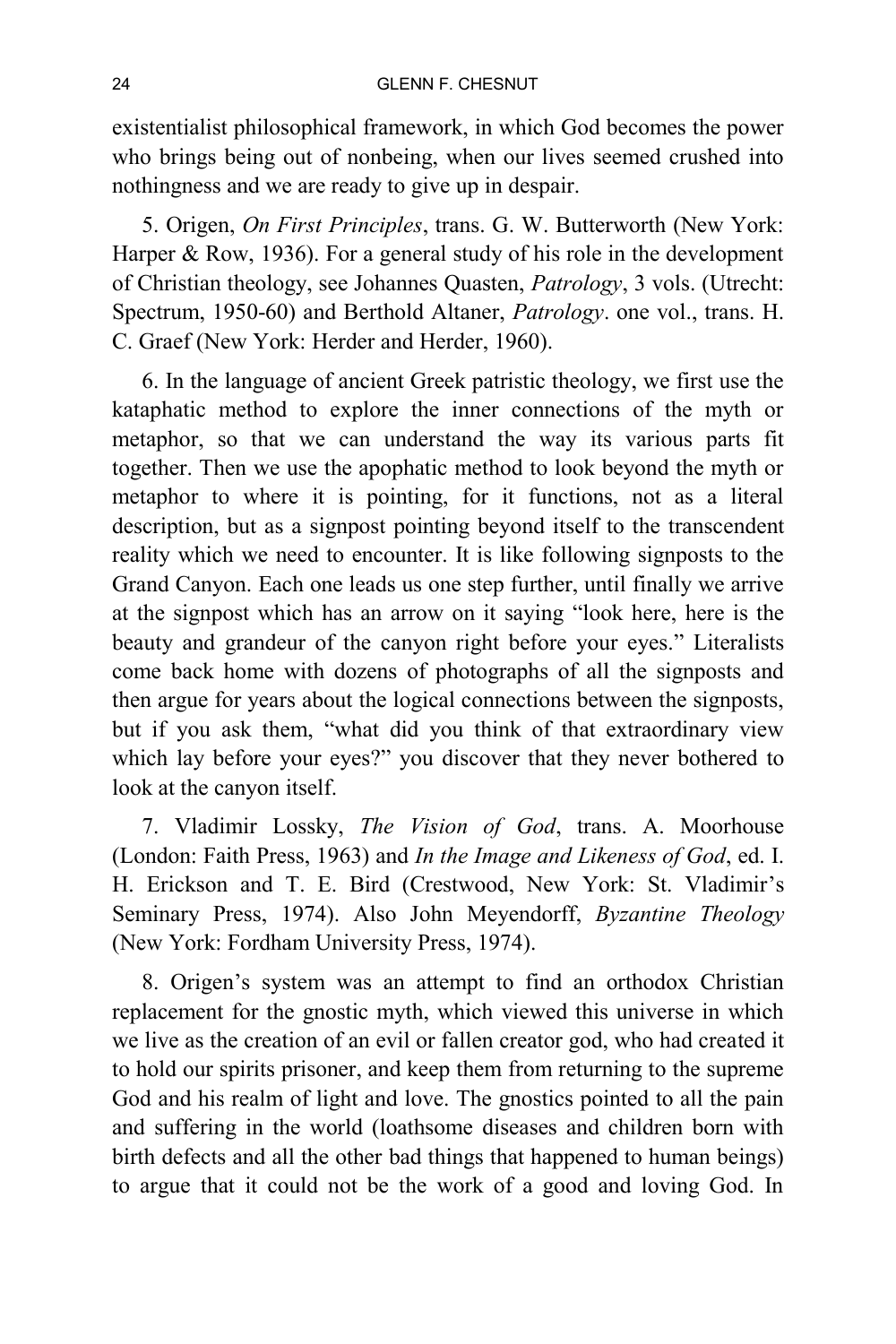Alexandria in Egypt, where Origen spent his early years, many of the gnostics said that it was the fallen Sophia and her henchman, the Demiurge (who was the God of the Old Testament) who had created the world in which we human beings were now imprisoned. On gnosticism, see for example Hans Jonas, *The Gnostic Religion*, 2nd ed. (Boston: Beacon Press, 1963) and David R. Cartlidge and David L. Dungan, *Documents for the Study of the Gospels* (Philadelphia: Fortress, 1980), which contains a good selection of actual gnostic texts, including the Gospel of Thomas, the Acts of Thomas (and the Hymn of the Pearl), along with the Gospel of Philip.

9. The idea of the transmigration of souls had come into Greece after the Homeric period via the Orphic movement, a religious movement that had come down out of central Asia, and probably had its origins in the shamanism of the steppes of central Asia, where belief in a radical bodysoul dualism arose out of some of the experiences which these shamans had when they fell into trances. For a general study of ancient Greek ideas on the immortality of the soul, see Erwin Rohde, *Psyche: The Cult of Souls and Belief in Immortality among the Greeks* (New York: Harcourt, Brace & Co., 1925).

10. William James, *The Varieties of Religious Experience*, Gifford Lectures delivered at Edinburgh in 1901-1902 (New York: Random House, 1994), gives a number of examples, both Protestant and Catholic, in the latter part of the chapter on "Saintliness" (Lectures 11-13).

11. See Mircea Eliade, *The Sacred and the Profane: The Nature of Religion*, trans. W. R. Trask (New York: Harcourt Brace Jovanovich, 1959), and lying behind his ideas, the fundamental discoveries made by Rudolf Otto, *The Idea of the Holy: An Inquiry into the Non-Rational Factor in the Idea of the Divine and Its Relation to the Rational*, 2nd ed., trans. John W. Harvey (Oxford: Oxford University Press, 1950); for the German text I use Rudolf Otto, *Das Heilige: Über das Irrationale in der Idee des göttlichen und sein Verhältnis zum Rationalen,* 11th ed. (Stuttgart: Friedrich Andreas Perthes, 1923).

12. Thomas Aquinas, *Nature and Grace: Selections from the Summa Theologica*, trans. A. M. Fairweather (Philadelphia: Westminster, 1954).